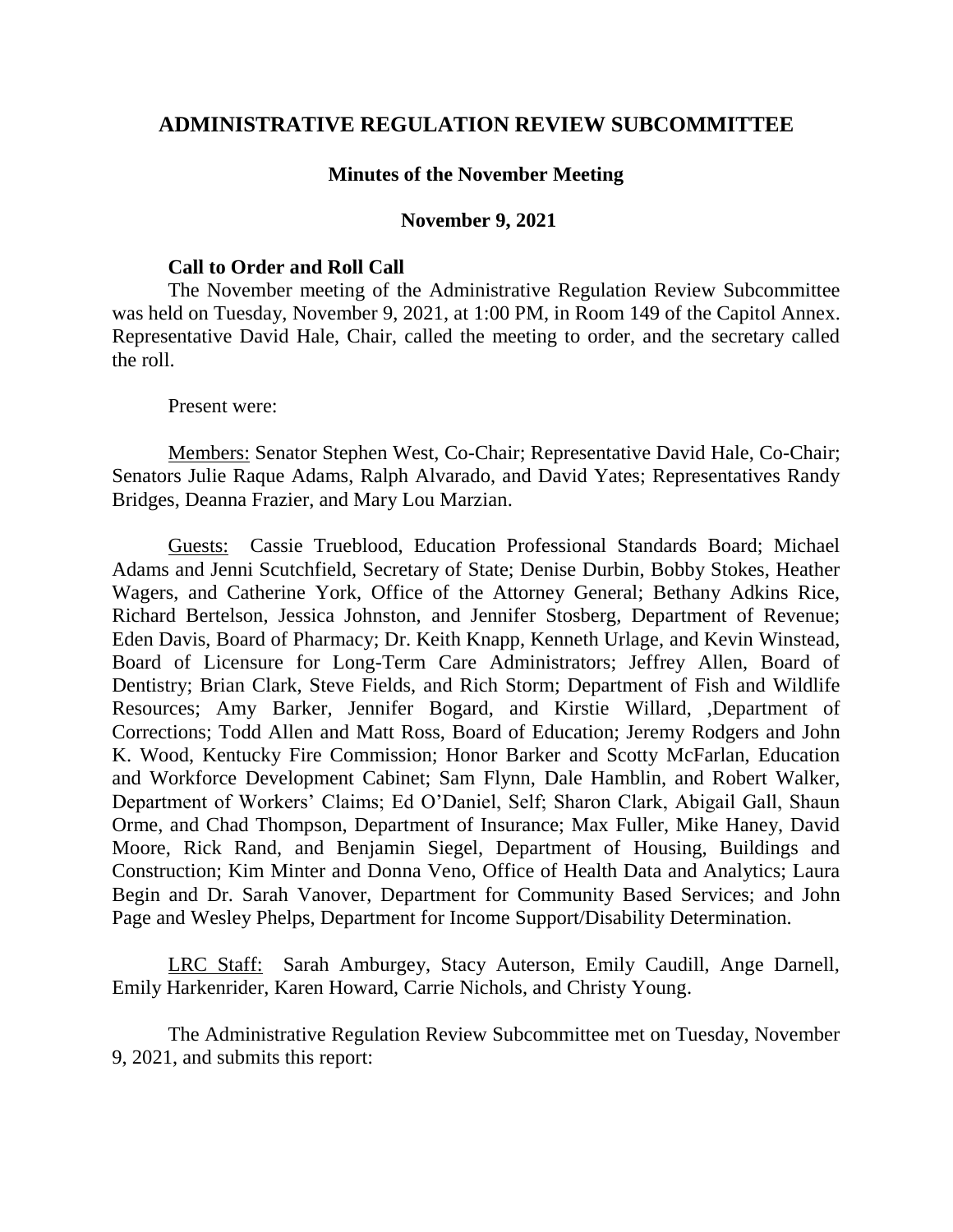The subcommittee determined that the following administrative regulation was deficient pursuant to KRS 13A.030(2)(a):

LABOR CABINET: Department of Workers' Claims

803 KAR 25:190. Utilization review – Medical Bill Audit – Medical Director – Appeal of Utilization Review Decisions. Sam Flynn, general counsel; Dale Hamblin, assistant general counsel; and Robert Walker, commissioner, represented the department. Ed O'Daniel, American Property Casualty Insurance Association, appeared in opposition to this administrative regulation

In response to a question by Co-Chair Hale, Mr. Walker stated that this administrative regulation substituted a medical director for the former utilization review reconsideration process, which would streamline and expedite getting medical treatment to injured workers.

In response to a question by Co-Chair West, Mr. O'Daniel stated that this administrative regulation should be found deficient by this subcommittee because it conflicted with the authorizing statute. This administrative regulation required a \$200 fee to appeal, while KRS 342.035(5) required payments to come from a special fund. KRS 342.035(8) directed a pharmaceutical formulary and medical necessity guidelines; however, this administrative regulation might violate medical necessity guidelines. KRS 342.035(5)(c) did not authorize a medical director and authorized a different process. This administrative regulation authorized fines, including payment of costs and attorney's fees, for which there was no statutory authority. The existing utilization review process had worked well, while this process would add costs.

In response to a question by Co-Chair Hale, Mr. Walker stated that the fund established by KRS 342.023(5) was for the utilization process itself, not for appeal. Mr. Flynn stated that KRS 342.260 authorized speedy delivery of treatment for injured workers, and KRS 342.035 did not prohibit a medical director.

In response to a question by Co-Chair West, Mr. Walker stated that this administrative regulation had not been further amended after discussions with leadership.

Senator Alvarado stated that the medical director represented a medical panel of one (1) person. Past arguments for medical panels resulted in constitutional concerns. There did not seem to be statutory authority for a medical director, and establishing statutory authority would require a constitutional referendum.

Senator Yates stated that previous constitutional concerns did not seem to apply to this situation because complainants had access to the court systems. This administrative regulation seemed to propose a system that would benefit employers and injured workers.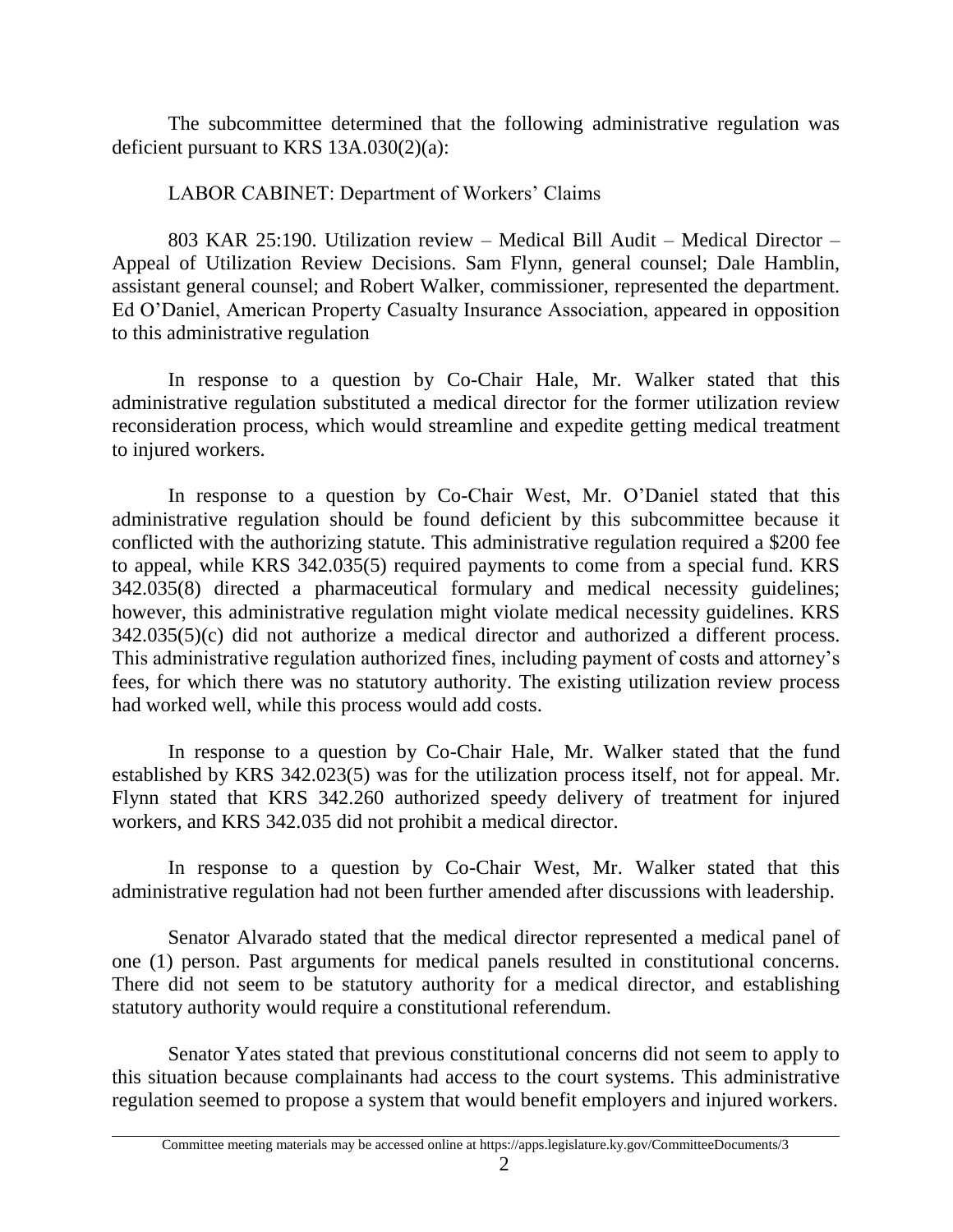In response to questions by Co-Chair West, Mr. Walker stated that this was not a major change to this administrative regulation's framework. This change would substitute a medical director for the existing reconsideration process and would represent a financial benefit for employers and employees. The fee for an appeal was \$200, which was a savings of approximately \$800 to \$1,300. This was not adding layers of bureaucracy. The fiscal impact of this administrative regulation was estimated to be \$400,000. Co-Chair West stated that some had estimated the fiscal impact to be \$1,000,000, and this seemed like a major change. This administrative regulation seemed to be an attempt to change a statutorily established process. Legislators expected more changes to this administrative regulation and expected the department to wait until session before consideration by this subcommittee. There seemed to be statutory conflicts.

In response to a question by Co-Chair Hale, Mr. Hamblin stated that the proposed agency amendment added specificity to medical director qualifications, along with other changes after meeting with stakeholders.

In response to a question by Co-Chair West, Mr. Flynn stated that the department believed this was a good administrative regulation, which would expedite treatment for injured workers. This would reduce costs and did not create more bureaucracy. The department preferred not to further defer this administrative regulation.

A motion was made and seconded to approve the following amendments: (1) to amend Sections 1, 3, 5 through 7, 10 through 14, and 16 through 17 to comply with the drafting and formatting requirements of KRS Chapter 13A; (2) to amend Section 13 to change the following criteria that would subject related medical services to a utilization review: (a) total cumulative medical costs are increased from costs that exceed \$1,000 to costs that exceed \$3,000; and (b) total cumulative lost work days are increased from 15 days to 30 days; (3) to amend Section 16 to: (a) establish a four (4) year term for the medical director and authorize the medical director to serve more than one (1) term; (b) establish requirements for filling a vacant medical director position; (c) establish provisions for removal of the medical director; and (d) authorize the medical director to seek assistance from physicians with appropriate certification or specialty, if the treatment is outside of the medical director's certification or specialty; (4) to amend Section 17 to: (a) return the appeal period for utilization review decisions to 30 days, instead of 45 days; (b) reduce the appeal fee from \$400 to \$200; (c) increase the amount of time to pay the appeal fee from 15 to 21 calendar days; (d) require the medical director to conduct the appeal in keeping with the treatment guidelines and pharmaceutical formulary created or adopted by the commissioner; (e) require the medical director to consider the opinion of the medical provider whose treatment, recommended treatment, or prescribed medication is being denied; and (f) increase the amount of time to file the "Medical Dispute" form from 14 to 30 calendar days; and (5) to amend Sections 16 and 17 to make clarifications and comply with the format-ting requirements of KRS Chapter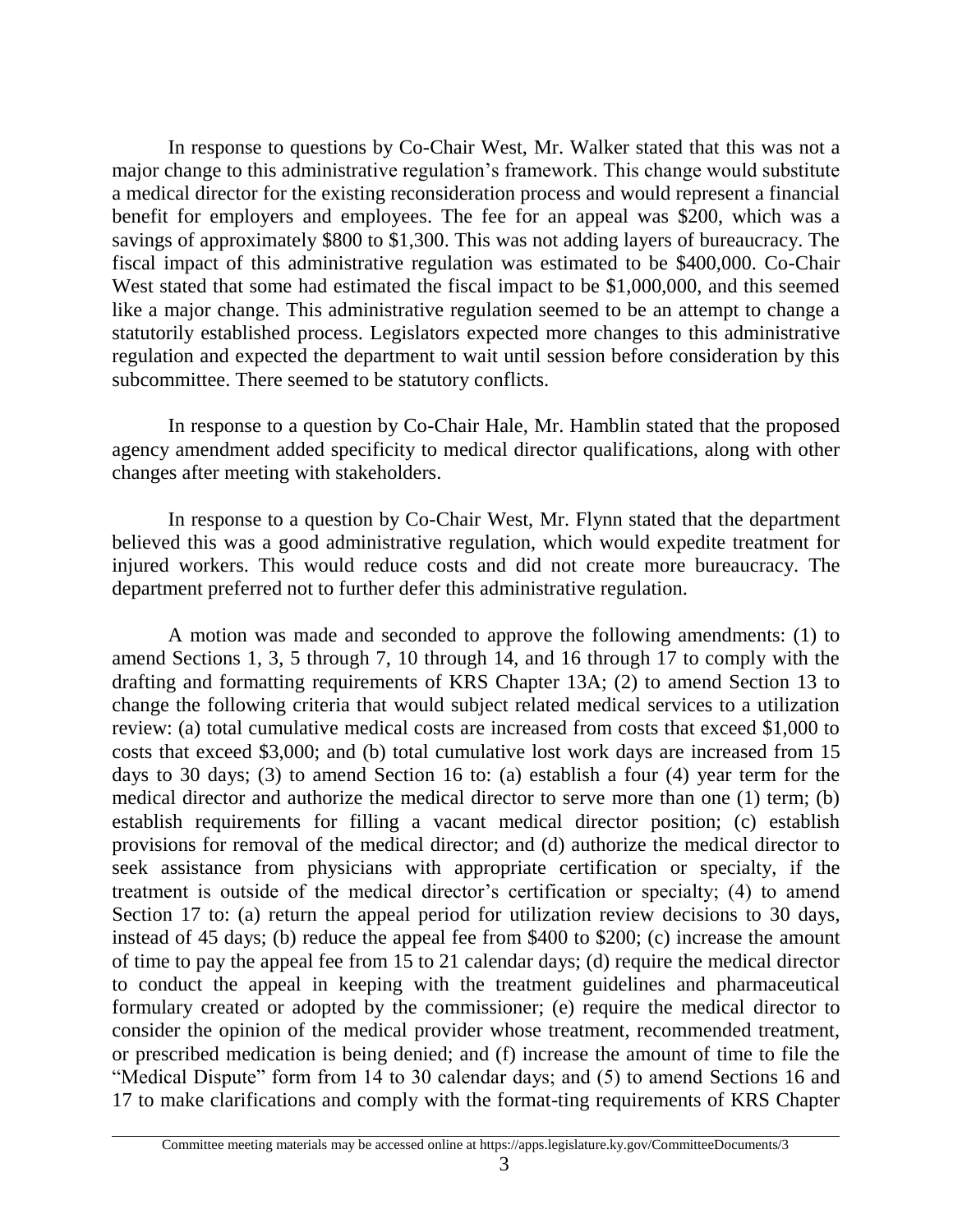13A. Without objection, and with agreement of the agency, the amendments were approved.

Co-Chair West made a motion, seconded by Senator Alvarado, to find this administrative regulation deficient. A roll call vote was conducted and, with six (6) votes to find this administrative regulation deficient and two (2) votes against deficiency, this administrative regulation was found deficient.

Senator Alvarado explained his yes vote. While he didn't necessarily disagree with the policy, he stated that these were the same arguments that had been found unconstitutional by the Kentucky Supreme Court.

Representative Marzian explained her no vote. This was an administrative regulation that would provide faster access to care for injured workers.

Compiler's Note: Pursuant to KRS 13A.335(3)(a), a new Section 19 was added to this administrative regulation to reflect the finding of deficiency.

Administrative Regulations Reviewed by this Subcommittee:

EDUCATION AND WORKFORCE DEVELOPMENT CABINET: Education Professional Standards Board: Administrative Certificates

16 KAR 6:010. Assessment prerequisites for teacher certification. Cassie Trueblood, counsel, represented the board.

SECRETARY OF STATE: Address Confidentiality Program

30 KAR 6:011E. Kentucky address confidentiality program. Michael Adams, Secretary of State, and Jennifer Scutchfield, assistant Secretary of State, represented the office.

In response to a question by Co-Chair Hale, Secretary Adams stated that the Address Confidentiality Program protected victims of specific crimes, such as domestic violence, or as granted by court order. This administrative regulation was being amended to revise appeal procedures for consistency with the authorizing statute.

DEPARTMENT OF LAW: Medical Examination of Sexual Abuse Victims

40 KAR 3:020. Protocol for operation of local multidisciplinary teams on child sexual abuse. This administrative regulation was deferred from the November 9 subcommittee meeting. Please see the "deferred or removed" portion of this report near the end of these minutes.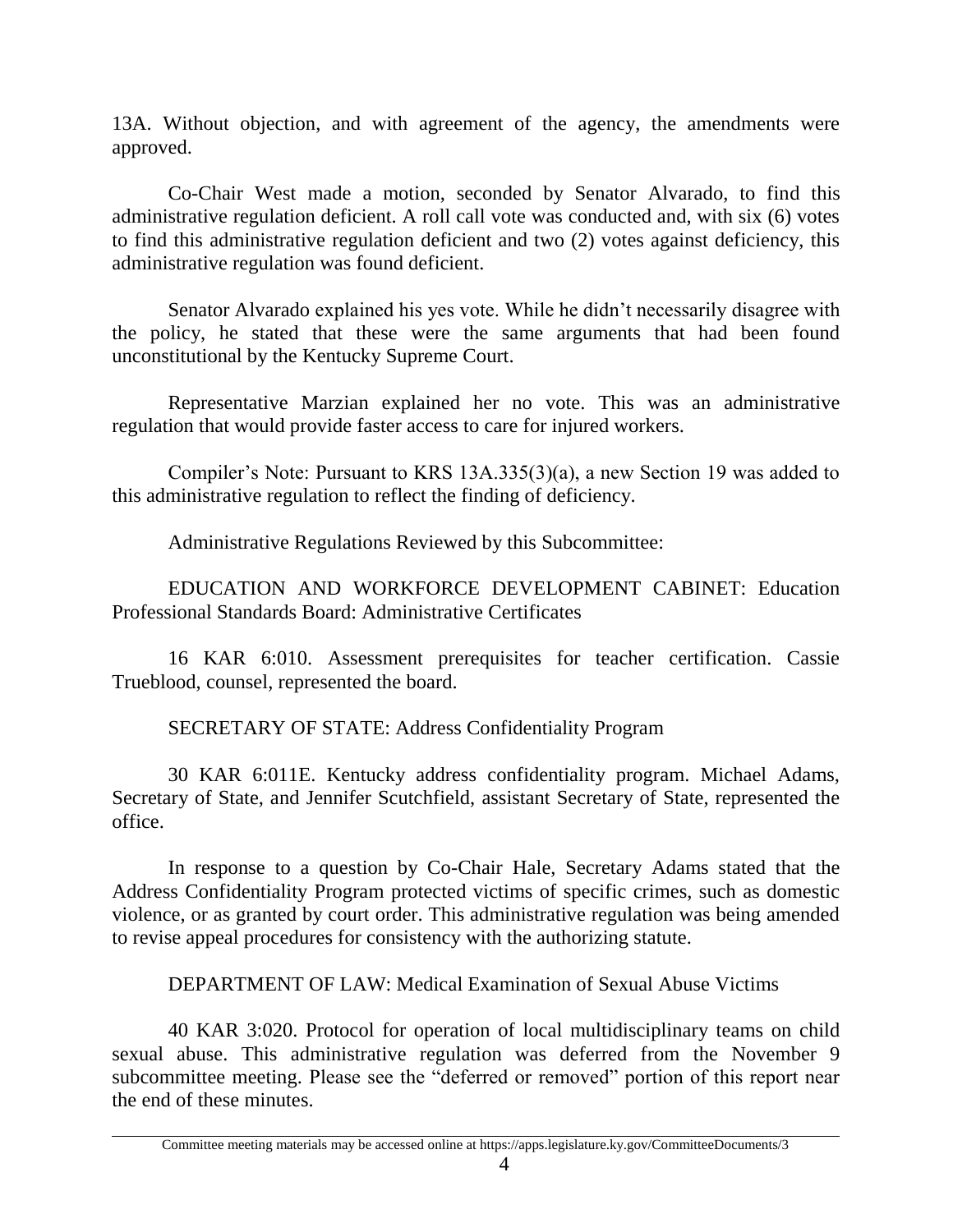Kentucky Victim and Witness Protection Program

40 KAR 6:010. Kentucky Victim and Witness Protection Program. Denise Durbin, executive director; Bobby Stokes, executive director; Heather Wagers, executive director; and Catherine York, deputy executive director, represented the department.

In response to a question by Co-Chair Hale, Ms. Durbin stated that these administrative regulations were assigned to the department for administrative purposes.

A motion was made and seconded to approve the following amendments: to amend the NECESSITY, FUNCTION, AND CONFORMITY paragraph and Sections 1, 2, 4, and 7 to com-ply with the drafting requirements of KRS Chapter 13A. Without objection, and with agreement of the agency, the amendments were approved.

40 KAR 6:020. Funding assistance from the child victims' trust fund.

A motion was made and seconded to approve the following amendments: to amend the NECESSITY, FUNCTION, AND CONFORMITY paragraph and Sections 1 through 3 to comply with the drafting and formatting requirements of KRS Chapter 13A. Without objection, and with agreement of the agency, the amendments were approved.

40 KAR 6:030. Human Trafficking Victims Fund.

In response to questions by Co-Chair West, Ms. Durbin stated that this was a new fund that established the application process. The authorizing statute established how the funds were to be used.

A motion was made and seconded to approve the following amendments: to amend Sections 1 and 2 to comply with the drafting and formatting requirements of KRS Chapter 13A. Without objection, and with agreement of the agency, the amendments were approved.

FINANCE AND ADMINISTRATION CABINET: Department of Revenue: Ad Valorem Tax; State Assessment

103 KAR 8:090. Classification of property; public service corporations. Richard Bertelson, staff attorney manager; Jessica Johnston, executive director; Bethany Rice, executive director; and Jennifer Stosberg, staff attorney manager, represented the department.

Income Tax; Corporations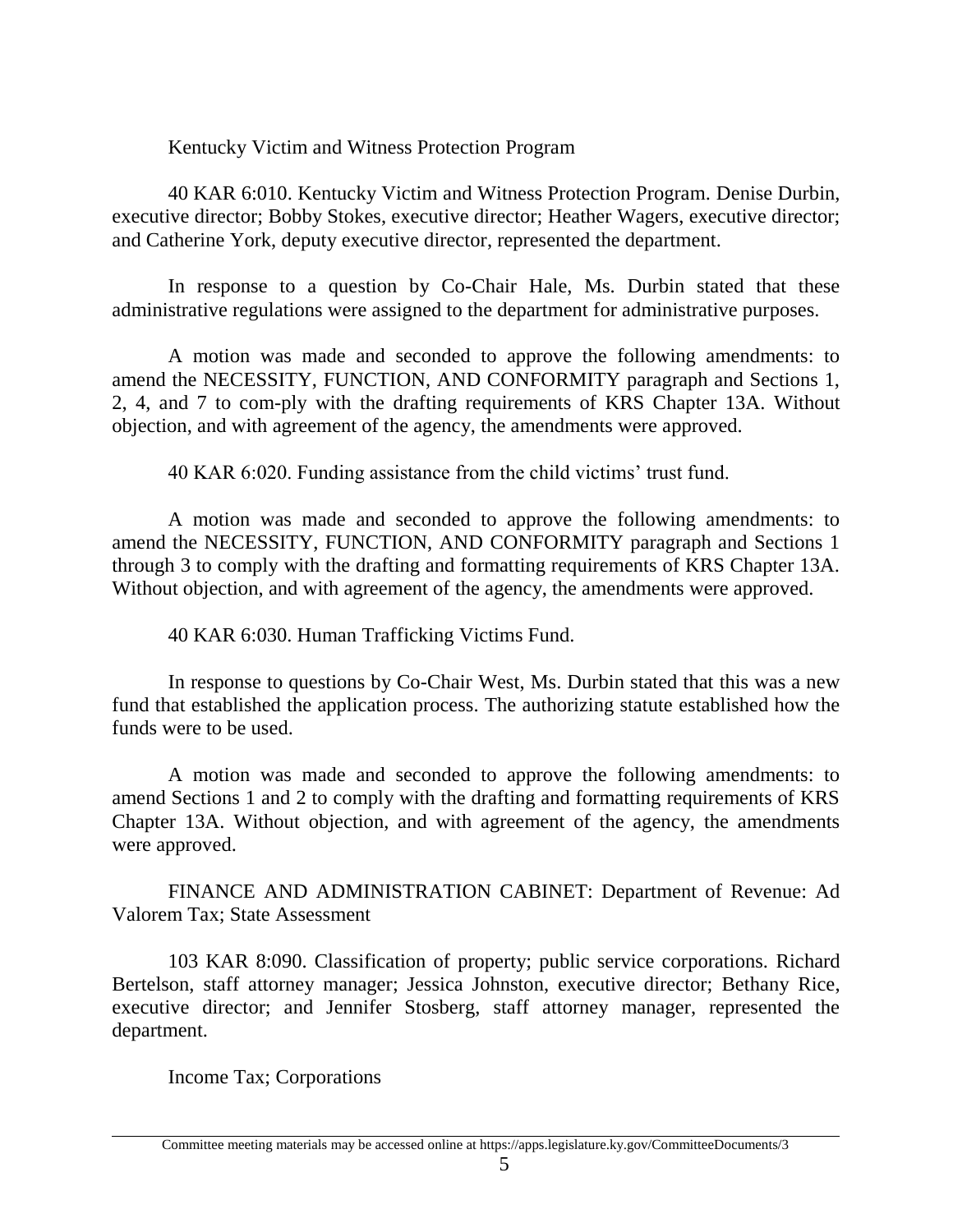103 KAR 16:270. Apportionment; receipts factor.

BOARDS AND COMMISSIONS: Board of Pharmacy

201 KAR 2:050. Licenses and permits; fees. Eden David, general counsel, represented the board.

201 KAR 2:076. Compounding.

A motion was made and seconded to approve the following amendments: to amend the RELATES TO and NECESSITY, FUNCTION, AND CONFORMITY paragraphs and Sections 2, 4, and 7 to comply with the drafting requirements of KRS Chapter 13A. Without objection, and with agreement of the agency, the amendments were approved.

Board of Licensure for Long-Term Care Administrators

201 KAR 6:020. Other requirements for licensure. Dr. Keith Knapp, member; Kenneth Urlage, chair; and Kevin Winstead, commissioner, represented the board.

In response to a question by Senator Alvarado, Mr. Winstead stated that this administrative regulation was being amended to revise the edition date of material incorporated by reference.

A motion was made and seconded to approve the following amendments: to amend Section 2 and material incorporated by reference to comply with the drafting requirements of KRS Chapter 13A. Without objection, and with agreement of the agency, the amendments were approved.

Board of Dentistry

201 KAR 8:520. Fees and fines. Jeffrey Allen, executive director, represented the board.

In response to questions by Co-Chair Hale, Mr. Allen stated that this administrative regulation was being amended to make technical corrections. Fees were not being increased; however one new fee was established and one was also being removed.

In response to a question by Senator Alvarado, Mr. Allen stated that there was a typographical error regarding a fee amount. The Regulation Compiler was authorized to correct typographical errors and would make the change.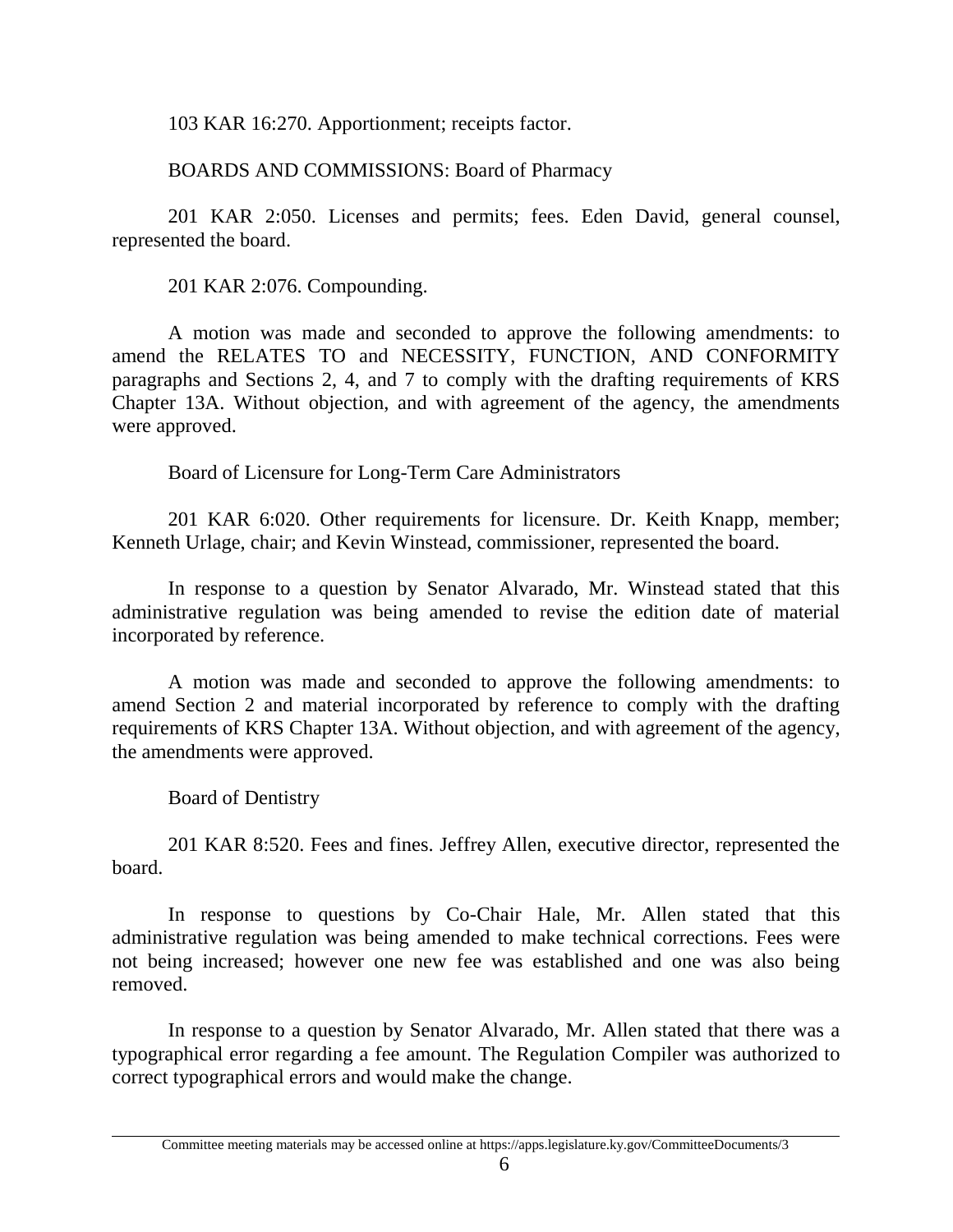TOURISM, ARTS AND HERITAGE CABINET: Department of Fish and Wildlife Resources: Game

301 KAR 2:015. Feeding of wildlife. Steve Fields, staff attorney, and Rich Storm, commissioner, represented the department.

A motion was made and seconded to approve the following amendment: to add a new Section 3 to establish baiting and feeding requirements for Chronic Wasting Disease Surveil-lance or Management Zones. Without objection, and with agreement of the agency, the amendment was approved.

301 KAR 2:142. Spring wild turkey hunting.

301 KAR 2:224. Waterfowl hunting zones.

Hunting and Fishing

301 KAR 3:012. Public use of Otter Creek Outdoor Recreation Area.

301 KAR 3:027. Hunting and fishing method exemptions for disabled persons.

301 KAR 3:030. Year-round season for wildlife.

301 KAR 3:110. Mobility-impaired hunts for deer, turkey and waterfowl.

Wildlife

301 KAR 4:050. Swan Lake Unit of Boatwright Wildlife Management Area.

301 KAR 4:070. Scientific and educational collecting permits.

Licensing

301 KAR 6:070. Boat dealers.

JUSTICE AND PUBLIC SAFETY CABINET: Department of Corrections: Kentucky Parole Board

501 KAR 1:050. Granting final discharge from parole. Amy Barker, assistant general counsel; Jennifer Bogard, program administrator; and Kirstie Willard, director, Local Facilities, represented the department.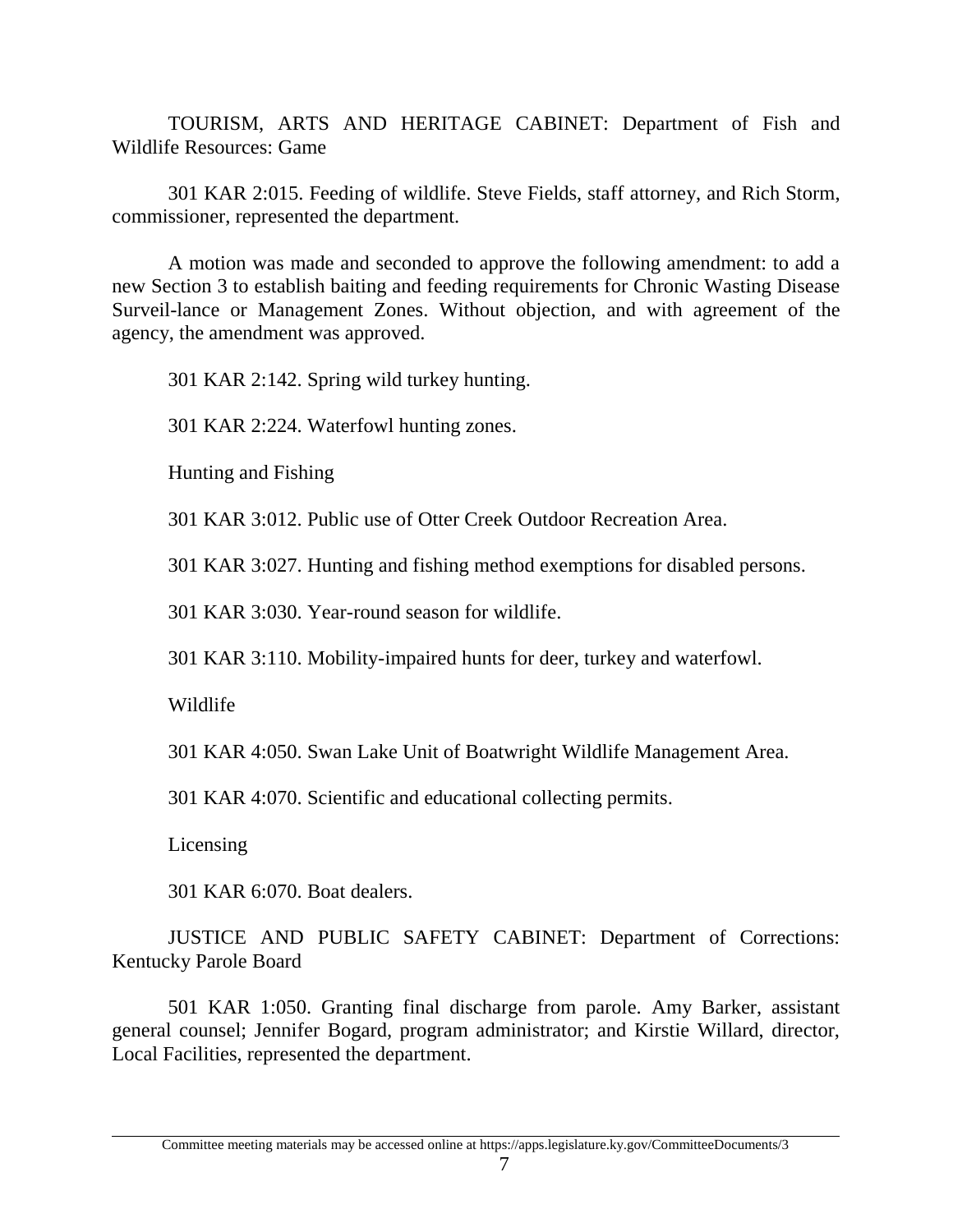In response to questions by Co-Chair West, Ms. Barker stated that the authorizing statute prohibited final discharge without the parolee having made full ordered restitution. Restitution status did not affect parole eligibility, only final discharge.

A motion was made and seconded to approve the following amendments: to amend the RELATES TO and NECESSITY, FUNCTION, AND CONFORMITY paragraphs to comply with the drafting requirements of KRS Chapter 13A. Without objection, and with agreement of the agency, the amendments were approved.

Class D and Class C Felons

501 KAR 2:020. Definitions for 501 KAR Chapter 2.

A motion was made and seconded to approve the following amendments: (1) to amend the NECESSITY, FUNCTION, and CONFORMITY paragraph and Section 1 to comply with the drafting requirements of KRS Chapter 13A; and (2) to amend Section 1(6) to define "deaf or hard of hearing inmate" as an inmate who has a hearing loss that qualifies the inmate as an individual with a disability under the Americans with Disabilities Act. Without objection, and with agreement of the agency, the amendments were approved.

501 KAR 2:060. Procedures for housing of Class C and D felons.

In response to a question by Co-Chair Hale, Ms. Willard stated that this administrative regulation allowed offenders who had 90 days or less remaining of their sentences to, if they so choose, serve the remainders of the sentences rather than being considered for parole.

A motion was made and seconded to approve the following amendments: (1) to amend Section 8 to clarify that furlough requests shall be: (a) submitted to the classification branch manager; and (b) governed by CPP 25.4, which was incorporated by reference in 501 KAR 6:020; (2) to amend Section 9 to clarify that the jail pays for routine medical care but may charge a copay in accordance with KRS 441.045(13); and (3) to amend the NECESSITY, FUNCTION, AND CONFORMITY paragraph and Sections 2 through 5 and 7 through 13 to comply with the drafting and formatting requirements of KRS Chapter 13A. Without objection, and with agreement of the agency, the amendments were approved.

Jail Standards for Full-service Facilities

501 KAR 3:110. Classification.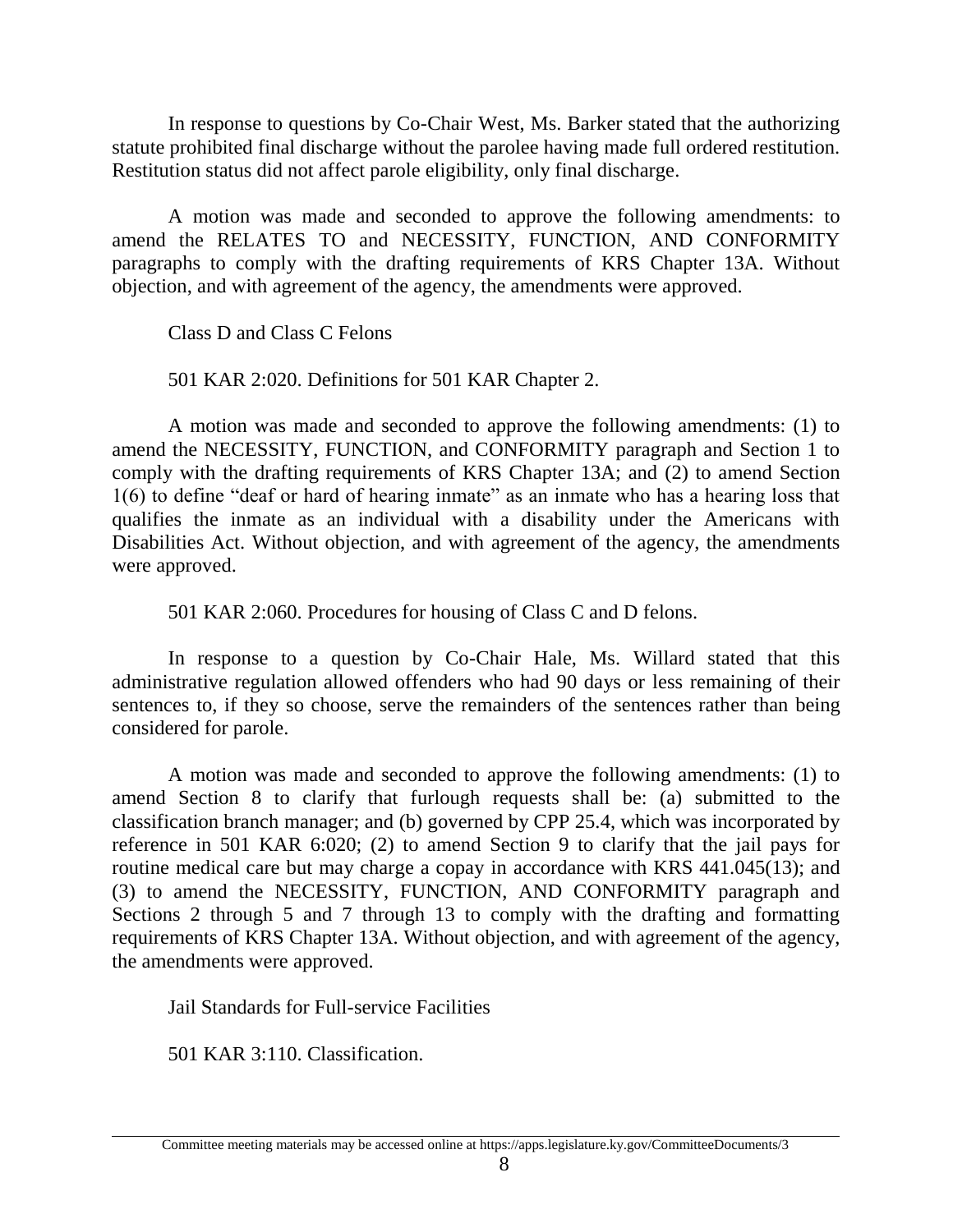A motion was made and seconded to approve the following amendments: to amend the STATUTORY AUTHORITY and NECESSITY, FUNCTION, AND CONFORMITY paragraphs and Sections 1 and 2 to comply with the drafting requirements of KRS Chapter 13A. Without objection, and with agreement of the agency, the amendments were approved.

501 KAR 3:120. Admission; searches and release.

501 KAR 3:130. Prison programs; services.

A motion was made and seconded to approve the following amendments: to amend the STATUTORY AUTHORITY and NECESSITY, FUNCTION, AND CONFORMITY paragraphs to comply with the drafting requirements of KRS Chapter 13A. Without objection, and with agreement of the agency, the amendments were approved.

501 KAR 3:150. Hearings, procedures, disposition.

A motion was made and seconded to approve the following amendments: to amend the NECESSITY, FUNCTION, AND CONFORMITY paragraph and Section 2 to comply with the drafting requirements of KRS Chapter 13A. Without objection, and with agreement of the agency, the amendments were approved.

501 KAR 3:170. Classifications.

Office of the Secretary

501 KAR 6:190. Approval process for mental health professionals performing comprehensive sex offender presentence evaluations and treatment of sex offenders.

A motion was made and seconded to approve the following amendments: to amend the NECESSITY, FUNCTION, AND CONFORMITY paragraph and Sections 2, 3, and 5 through 7 to comply with the drafting requirements of KRS Chapter 13A. Without objection, and with agreement of the agency, the amendments were approved.

501 KAR 6:200. Comprehensive sex offender presentence evaluation procedure.

A motion was made and seconded to approve the following amendments: to amend the NECESSITY, FUNCTION, AND CONFORMITY paragraph and Section 2 to comply with the drafting requirements of KRS Chapter 13A. Without objection, and with agreement of the agency, the amendments were approved.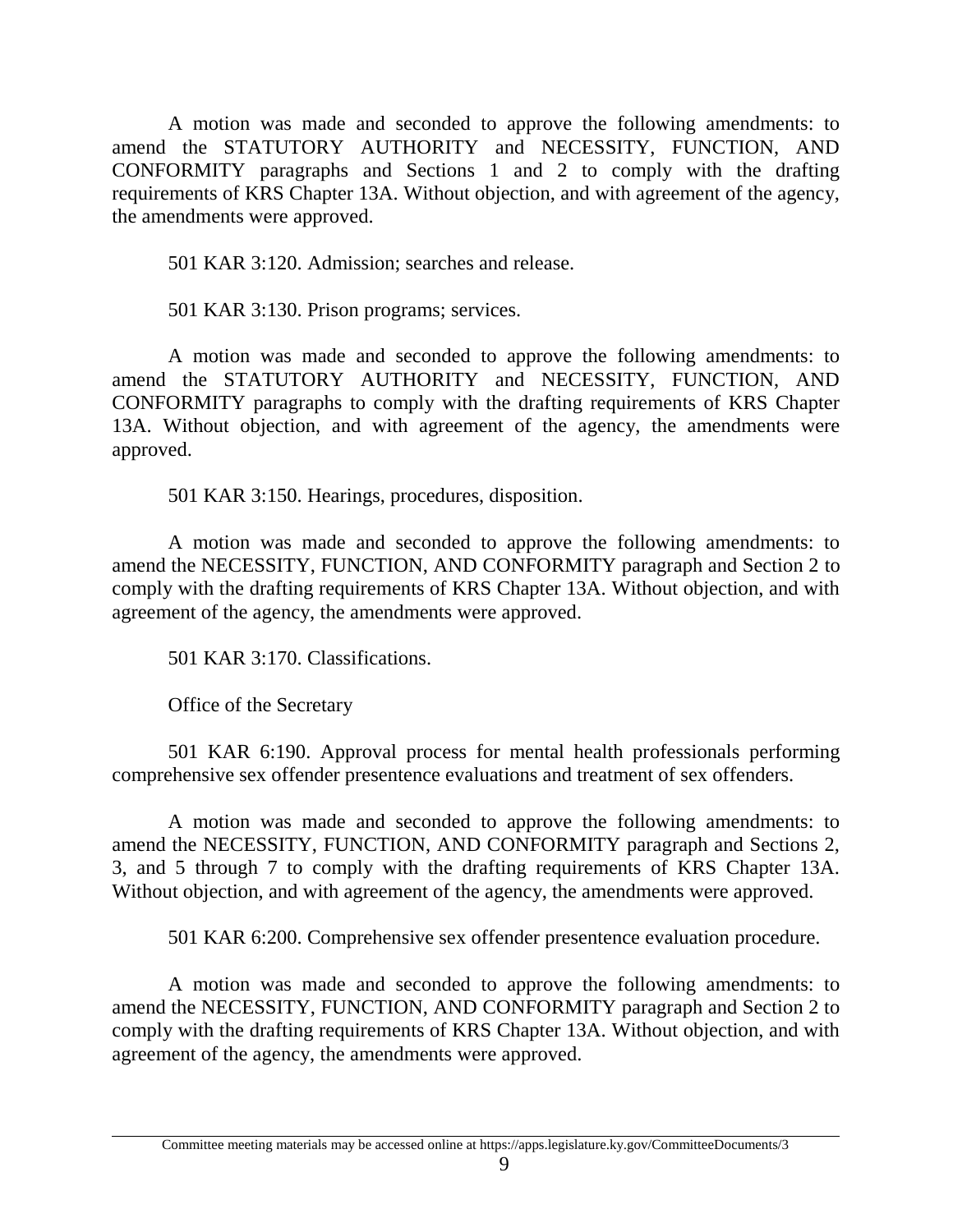501 KAR 6:250. Graduated sanctions for technical violations of probation and compliance incentives system.

A motion was made and seconded to approve the following amendments: to amend Sections 2 and 4 to include interpersonal protective orders in addition to emergency protective orders and domestic violence orders; (2) to amend Section 3(5) to clarify when discussion with a supervisor is required; and (3) to amend Sections 1 through 4 and 8 to comply with the drafting and formatting requirements of KRS Chapter 13A. Without objection, and with agreement of the agency, the amendments were approved.

Jail Standards for Restricted Custody Center Facilities

501 KAR 7:040. Personnel.

501 KAR 7:060. Security; control.

501 KAR 7:090. Medical services.

501 KAR 7:100. Food services.

501 KAR 7:110. Classification.

501 KAR 7:120. Admission; searches and release.

501 KAR 7:130. Prisoner programs; services.

A motion was made and seconded to approve the following amendments: to amend the STATUTORY AUTHORITY and NECESSITY, FUNCTION, AND CONFORMITY paragraphs and Section 5 to comply with the drafting requirements of KRS Chapter 13A. Without objection, and with agreement of the agency, the amendments were approved.

501 KAR 7:140. Prisoner rights.

A motion was made and seconded to approve the following amendment: to amend Section 1(2) to specify that the statement of prisoner rights may also be provided in an electronic format, as required by KRS 441.055(1)(a)2.a. Without objection, and with agreement of the agency, the amendment was approved.

501 KAR 7:150. Training.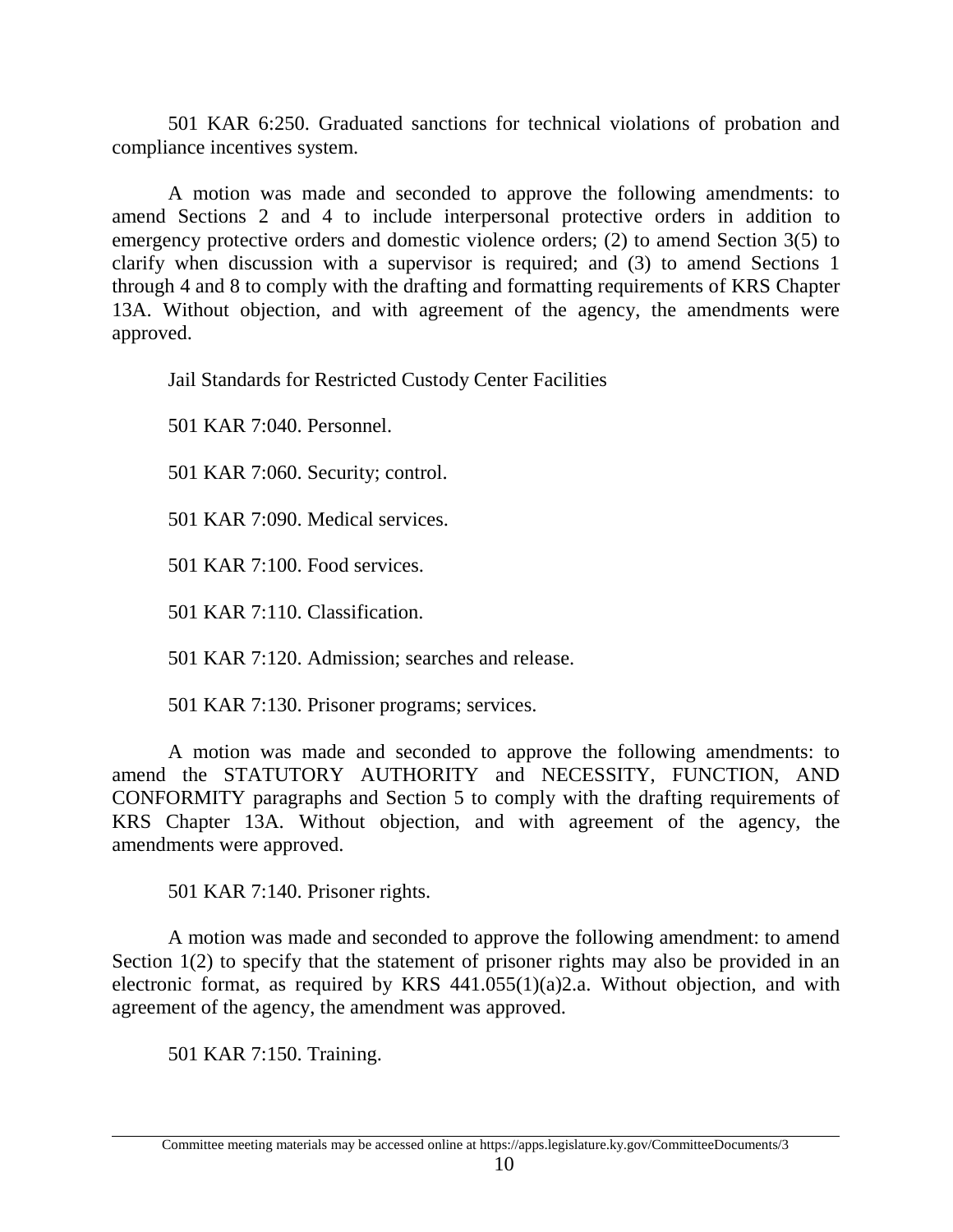A motion was made and seconded to approve the following amendments: to amend Section 2(2)(b) to require training on communicable diseases, in accordance with KRS 441.115(1). Without objection, and with agreement of the agency, the amendments were approved.

Psychiatric or Forensic Psychiatric Facility Victim Notification System

501 KAR 14:010. Psychiatric or Forensic Psychiatric Facility Victim Notification System.

A motion was made and seconded to approve the following amendment: to amend the RELATES TO paragraph to comply with the drafting requirements of KRS Chapter 13A. With-out objection, and with agreement of the agency, the amendment was approved.

EDUCATION AND WORKFORCE DEVELOPMENT CABINET: Kentucky Board of Education: Office of Chief State School Officer

701 KAR 5:160. Selection and Appointment of Non-Voting Kentucky Board of Education Members. Todd Allen, general counsel, and Matt Ross, policy advisor, represented the office.

A motion was made and seconded to approve the following amendments: to amend the RELATES TO; STATUTORY AUTHORITY; and NECESSITY, FUNCTION, AND CONFORMITY paragraph and Sections 1 through 3 to comply with the drafting and formatting requirements of KRS Chapter 13A. Without objection, and with agreement of the agency, the amendments were approved.

School Terms, Attendance, and Operation

702 KAR 7:150. Home or hospital instruction.

Office of Learning Support Services

704 KAR 7:121. Repeal of 704 KAR 007:120. (Deferred from September)

KENTUCKY COMMUNITY AND TECHNICAL COLLEGE SYSTEMS: Commission on Fire Protection Personnel Standards and Education

739 KAR 2:060. Certification and qualifications of fire and emergency services instructors. Jeremy Rodgers, director of operations, and John Wood, attorney, represented the commission.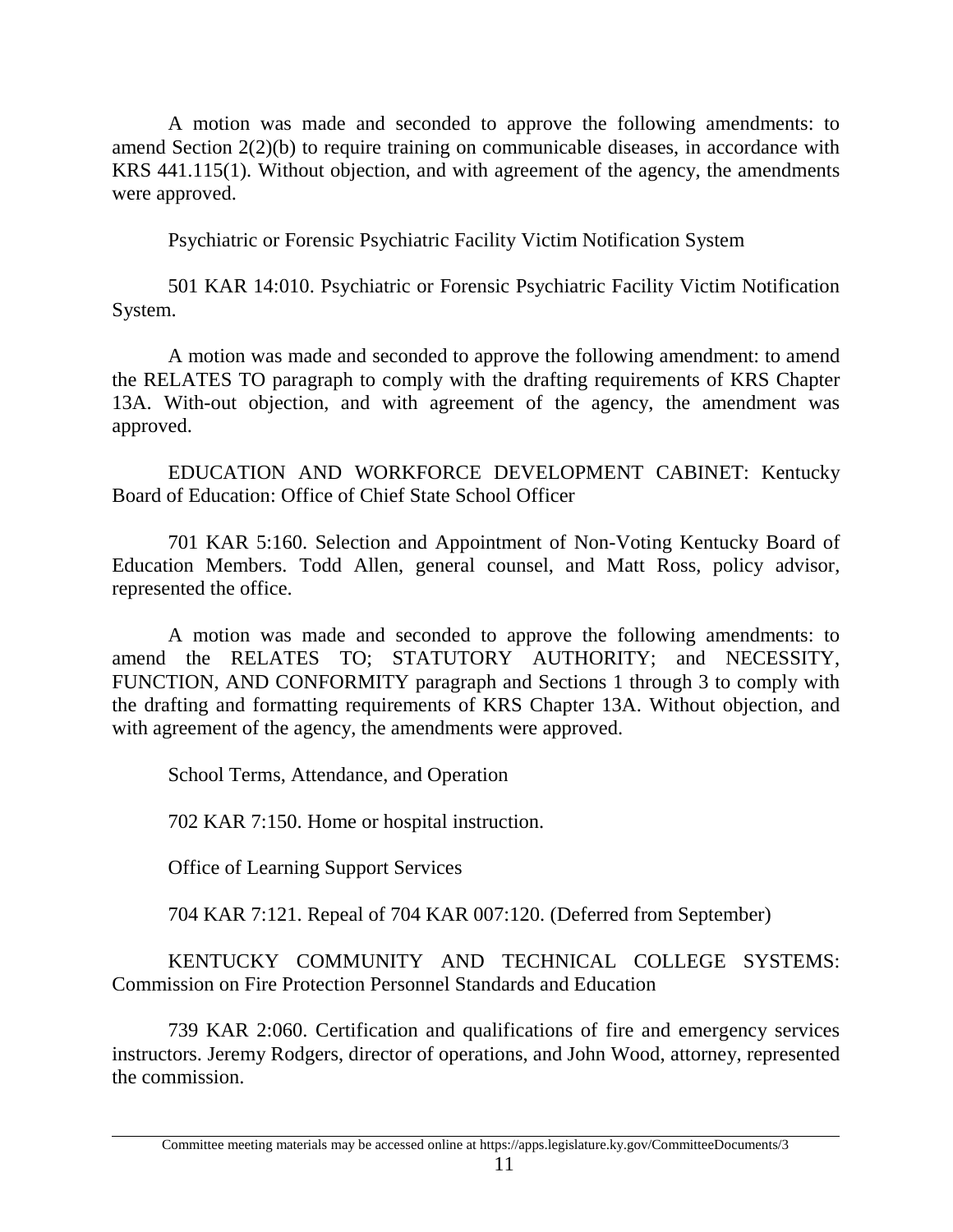A motion was made and seconded to approve the following amendments: (1) to amend the RELATES TO; STATUTORY AUTHORITY; and NECESSITY, FUNCTION, AND CONFORMITY paragraphs and Sections 1 through 7 to comply with the drafting and formatting requirements of KRS Chapter 13A; (2) to amend Sections 2 and 5 to resolve inconsistencies and clarify the grandfathering of existing Level III instructors certified on or before January 1, 2022; and (3) to amend Section 3 to reorganize the qualifications for a Level I instructor. Without objection, and with agreement of the agency, the amendments were approved.

EDUCATION AND WORKFORCE DEVELOPMENT CABINET: Department of Workforce In-vestment: Office of Employment and Training

787 KAR 2:040. Local workforce development area governance. Honor Barker, deputy commissioner, and Scotty McFarlan, staff attorney, represented the department.

LABOR CABINET: Department of Workers' Claims

803 KAR 25:190. Utilization review – Medical Bill Audit – Medical Director – Appeal of Utilization Review Decisions.

This subcommittee found this administrative regulation deficient. Please see the "deficient" portion of this report near the beginning of these minutes.

PUBLIC PROTECTION CABINET: Department of Insurance: Unauthorized Insurers' Prohibitions, Process and Advertising

806 KAR 11:020. Multiple employer welfare arrangements. Sharon Clark, commissioner; Abigail Gall, regulation coordinator; Shaun Orme, executive advisor; and Chad Thompson, general counsel, represented the department.

In response to a question by Co-Chair West, Ms. Clark stated that the \$500 filing fee was not new.

A motion was made and seconded to approve the following amendments: to amend the RELATES TO and STATUTORY AUTHORITY paragraphs and Sections 1 through 4 and 6 through 8 to comply with the drafting and formatting requirements of KRS Chapter 13A. Without objection, and with agreement of the agency, the amendments were approved.

Motor Vehicle Reparations (No-fault)

806 KAR 39:070. Proof of motor vehicle insurance.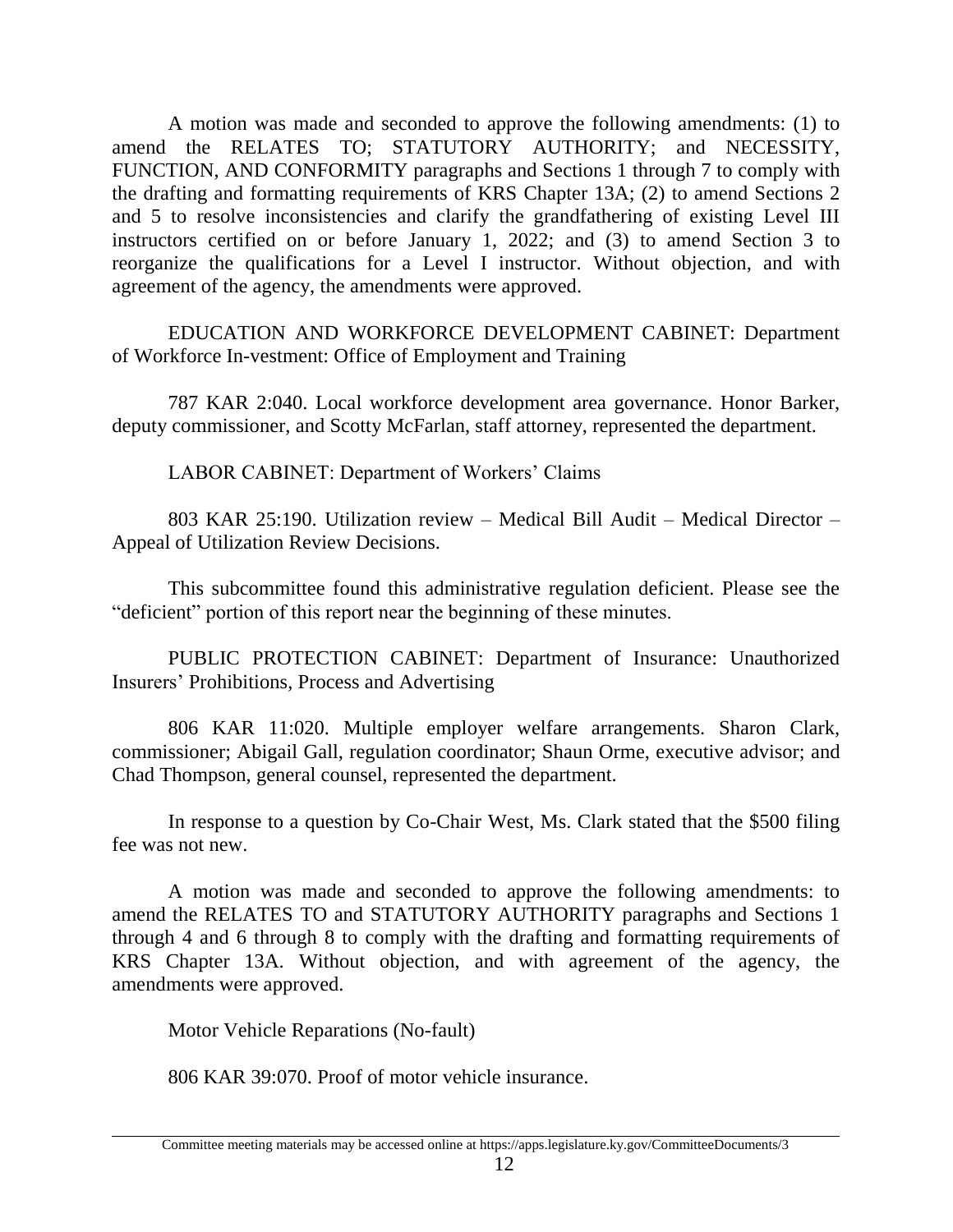A motion was made and seconded to approve the following amendments: to amend the NECESSITY, FUNCTION, AND CONFORMITY paragraph and Sections 2 through 4 to comply with the drafting requirements of KRS Chapter 13A. Without objection, and with agreement of the agency, the amendments were approved.

Department of Housing, Buildings and Construction: Elevator Safety

815 KAR 4:010. Annual inspection of elevators, chairlifts, fixed guideway systems, and platform lifts. Max Fuller, deputy commissioner; Mike Haney, State Fire Marshal; David Moore, plumbing director; Rick Rand, commissioner; and Benjamin Siegel, general counsel, represented the department.

Co-Chair Hale stated that the commissioner had previously discussed the need for these fee increases.

815 KAR 4:025. Permit and inspection fees for new and altered elevators, chairlifts, fixed guideway systems, and platform lifts.

A motion was made and seconded to approve the following amendments: to amend the NECESSITY, FUNCTION, AND CONFORMITY paragraph and Sections 1 and 3 to comply with the drafting and formatting requirements of KRS Chapter 13A. Without objection, and with agreement of the agency, the amendments were approved.

815 KAR 4:027. Reporting incidents involving personal injury or death.

Kentucky Building Code

815 KAR 7:080. Licensing of fire protection sprinkler contractors.

A motion was made and seconded to approve the following amendments: to amend the NECESSITY, FUNCTION, AND CONFORMITY paragraph and Sections 1 through 9 to comply with the drafting and formatting requirements of KRS Chapter 13A. Without objection, and with agreement of the agency, the amendments were approved.

815 KAR 7:110. Criteria for expanded local jurisdiction.

A motion was made and seconded to approve the following amendments: to amend Sections 2 through 4 to comply with the drafting requirements of KRS Chapter 13A. Without objection, and with agreement of the agency, the amendments were approved.

Standards of Safety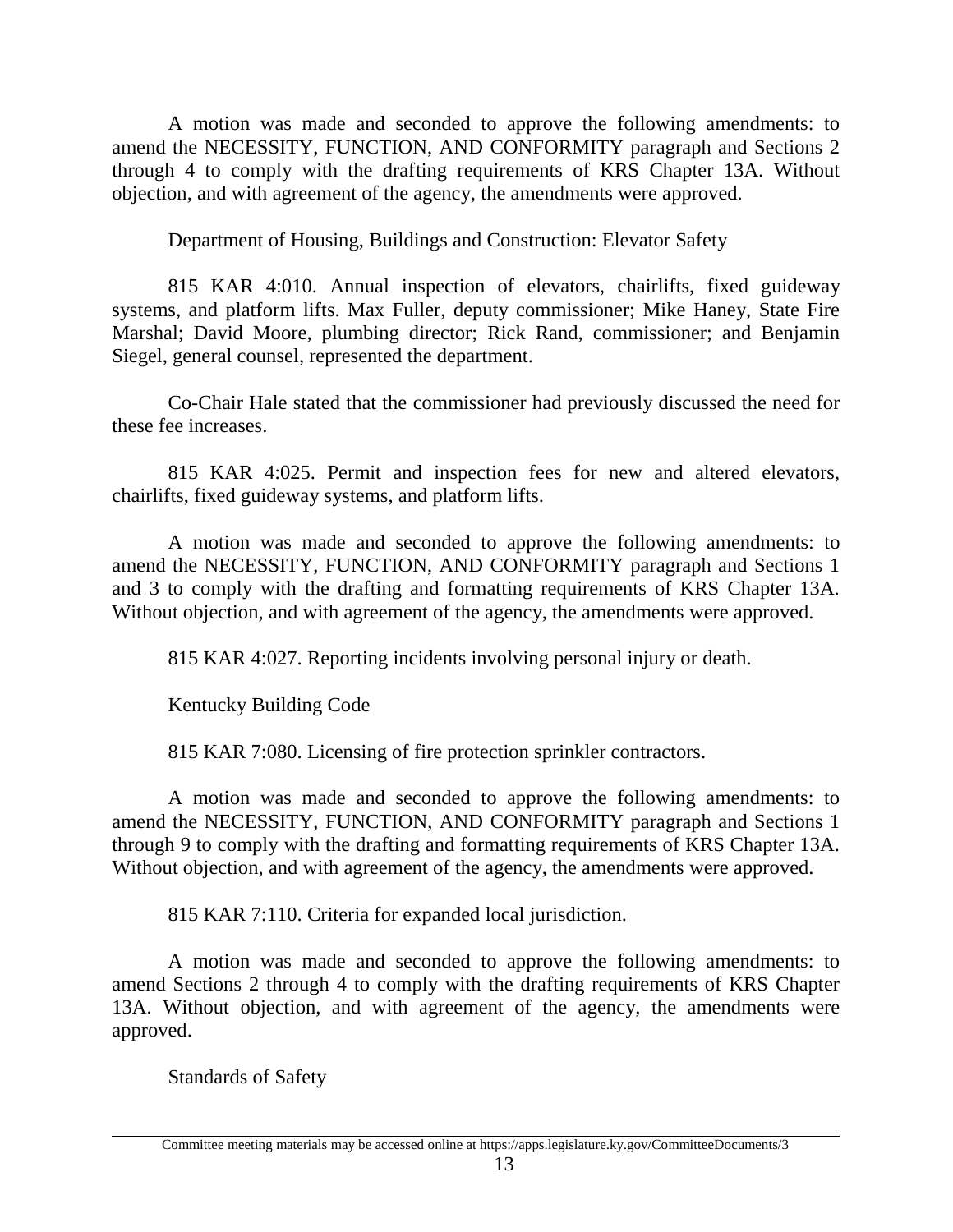815 KAR 10:060. Kentucky standards of safety.

A motion was made and seconded to approve the following amendments: to amend the RELATES TO and NECESSITY, FUNCTION, AND CONFORMITY paragraphs and Sections 1 through 5 and 7 to comply with the drafting and formatting requirements of KRS Chapter 13A. Without objection, and with agreement of the agency, the amendments were approved.

815 KAR 10:070. Consumer fireworks retailer registration and fees.

Plumbing

815 KAR 20:050. Installation permits.

815 KAR 20:195. Medical gas piping installations.

Hazardous Materials

815 KAR 30:010. LP gas license; financial responsibility required.

815 KAR 30:060. Certification of underground petroleum storage tank contractors.

A motion was made and seconded to approve the following amendments: to amend the STATUTORY AUTHORITY and NECESSITY, FUNCTION, AND CONFORMITY paragraphs and Sections 1 through 10 to comply with the drafting and formatting requirements of KRS Chapter 13A. Without objection, and with agreement of the agency, the amendments were approved.

CABINET FOR HEALTH AND FAMILY SERVICES: Office of Telehealth Services: Telehealth

900 KAR 12:005E. Telehealth terminology and requirements. Kim Minter, staff assistant, and Donna Veno, division director, represented the office.

In response to questions by Senator Alvarado, Ms. Veno stated that this administrative regulation was filed as an emergency because the glossary of telehealth terminology was required to be used in the fall health plans. The office agreed to submit more information regarding the nature of the emergency.

In response to questions by Co-Chair West, Ms. Veno stated that confidentiality requirements also applied in telehealth situations, including to the Department for Public Health.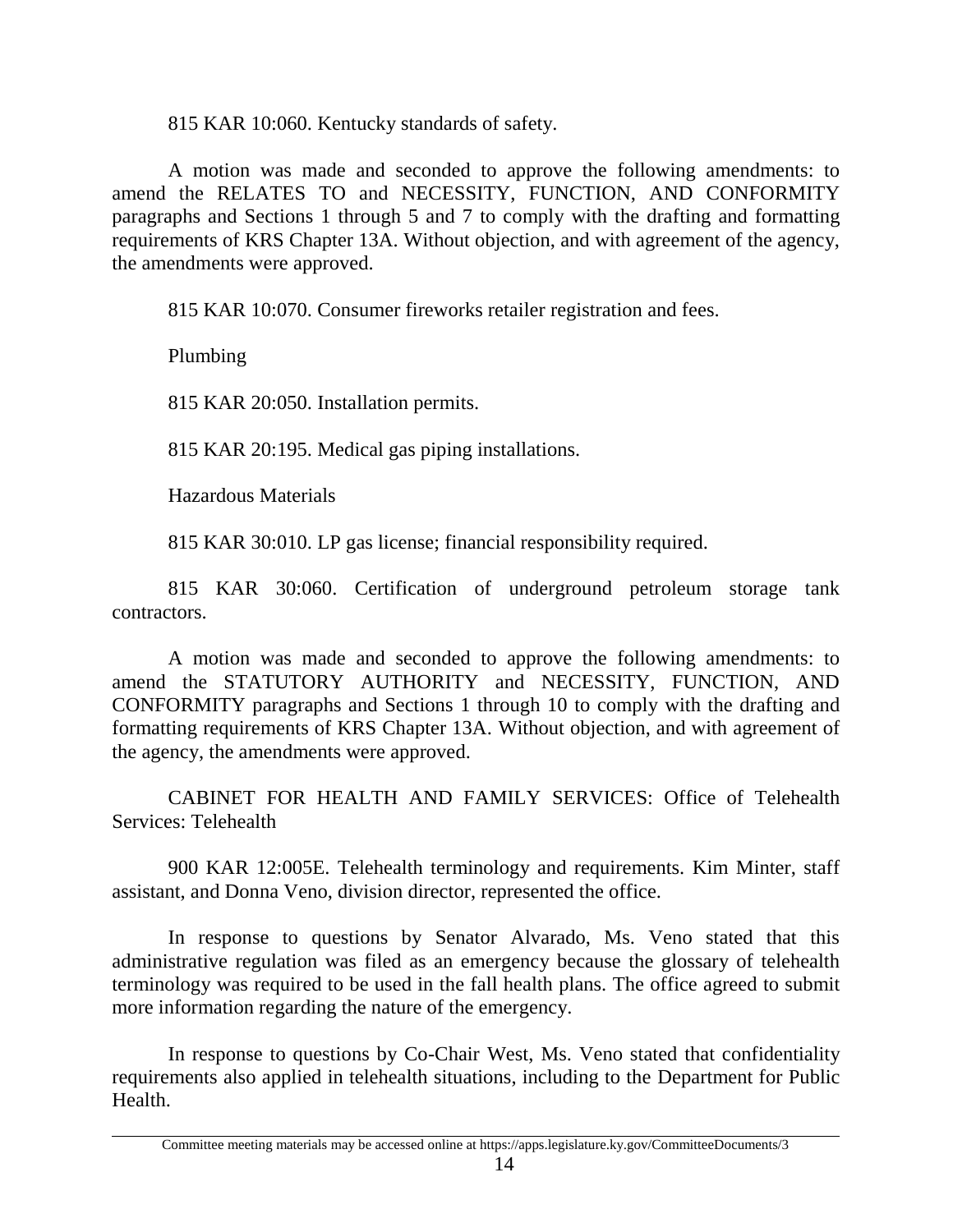Department for Community Based Services: Division of Child Care: Day Care

922 KAR 2:160. Child Care Assistance Program. Laura Begin, staff assistant, represented the division.

Department of Disability Determination Services: Disability Determination

923 KAR 2:470. Disability Determinations Program. John Paige, assistant director, and Wesley Phelps, branch manager, represented the department.

A motion was made and seconded to approve the following amendments: to amend the STATUTORY AUTHORITY and NECESSITY, FUNCTION, AND CONFORMITY paragraphs and Section 1 to comply with the drafting requirements of KRS Chapter 13A. Without objection, and with agreement of the agency, the amendments were approved.

The following administrative regulations were deferred or removed from the November 9, 2021, subcommittee agenda:

EDUCATION AND WORKFORCE DEVELOPMENT CABINET: Council on Postsecondary Education: Adult Education and Literacy

13 KAR 3:010. GED Testing Program.

13 KAR 3:020. Provision of instruction for individuals sentenced by a court to participate in educational programs.

13 KAR 3:030. Qualifications for progressing satisfactorily through a GED preparation program.

13 KAR 3:040. GED Incentives Program.

13 KAR 3:050. GED eligibility requirements.

13 KAR 3:060. High school equivalency diploma awarded for credit hour completion at Kentucky Community and Technical College Systems institutions.

STATE BOARD OF ELECTIONS: Statewide Voter Registration

31 KAR 3:010. Current address of Kentucky registered voters and distribution of voter registration lists.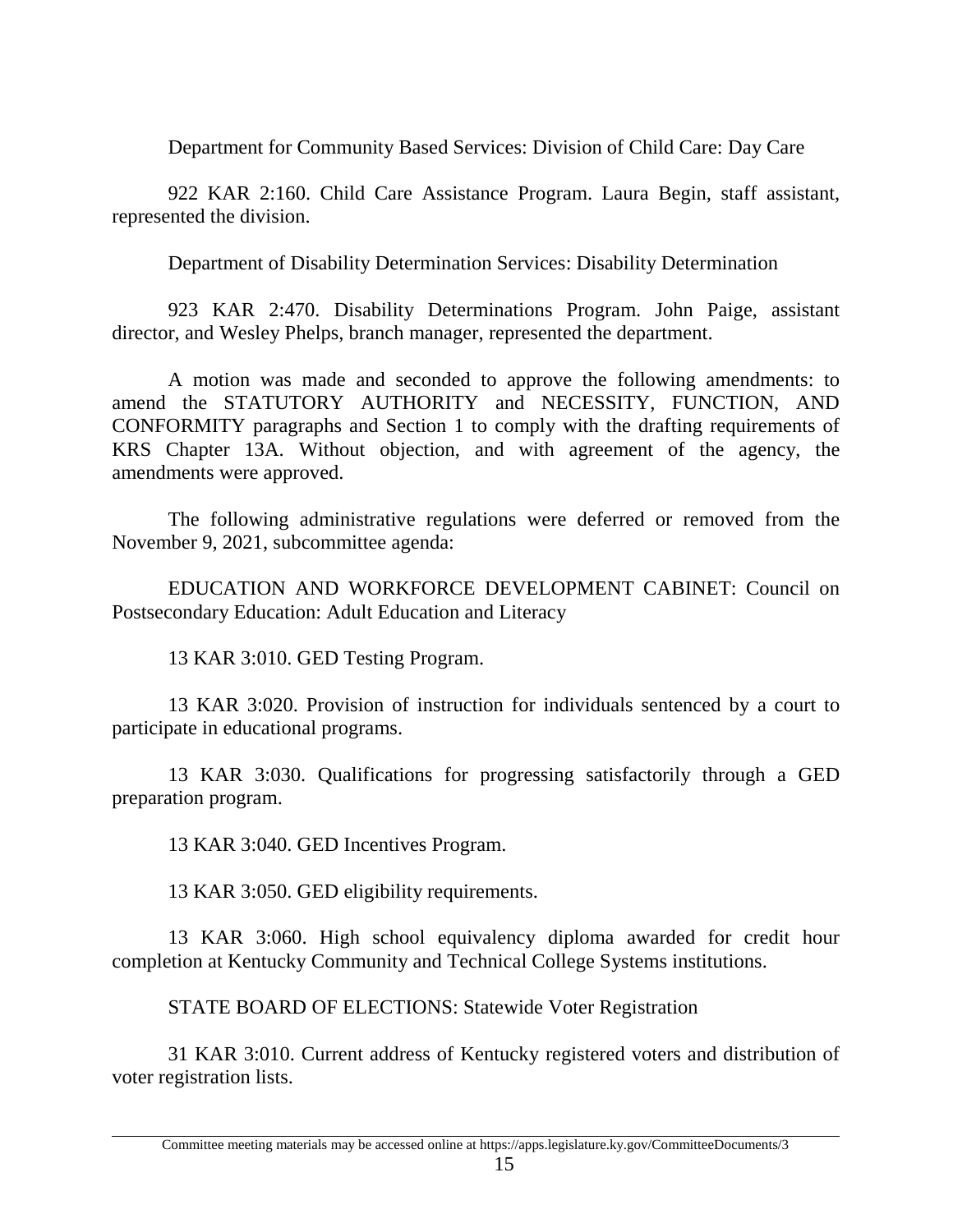Forms and Procedures

31 KAR 4:195E. Consolidation of precincts and precinct election officers.

31 KAR 4:195. Consolidation of precincts and precinct election officers.

31 KAR 4:200E. Chain of custody for records during an election contest.

31 KAR 4:200. Chain of custody for records during an election contest.

Voting

31 KAR 5:025E. Ballot standards and election security.

31 KAR 5:025. Ballot standards and election security.

DEPARTMENT OF LAW: Medical Examination of Sexual Abuse Victims

40 KAR 3:020. Protocol for operation of local multidisciplinary teams on child sexual abuse.

PERSONNEL CABINET: Personnel Board, Classified

101 KAR 2:210E. 2022 Plan Year Handbook for the Public Employee Health Insurance Program.

Kentucky Retirement Systems: General Rules

105 KAR 1:210. Disability procedures.

105 KAR 1:310. Fred Capps Memorial Act.

General Rules

105 KAR 1:330. Purchase of service credit.

BOARDS AND COMMISSIONS: Board of Pharmacy

201 KAR 2:430. Emergency orders and hearings.

Board of Embalmers and Funeral Directors

201 KAR 15:030E. Fees.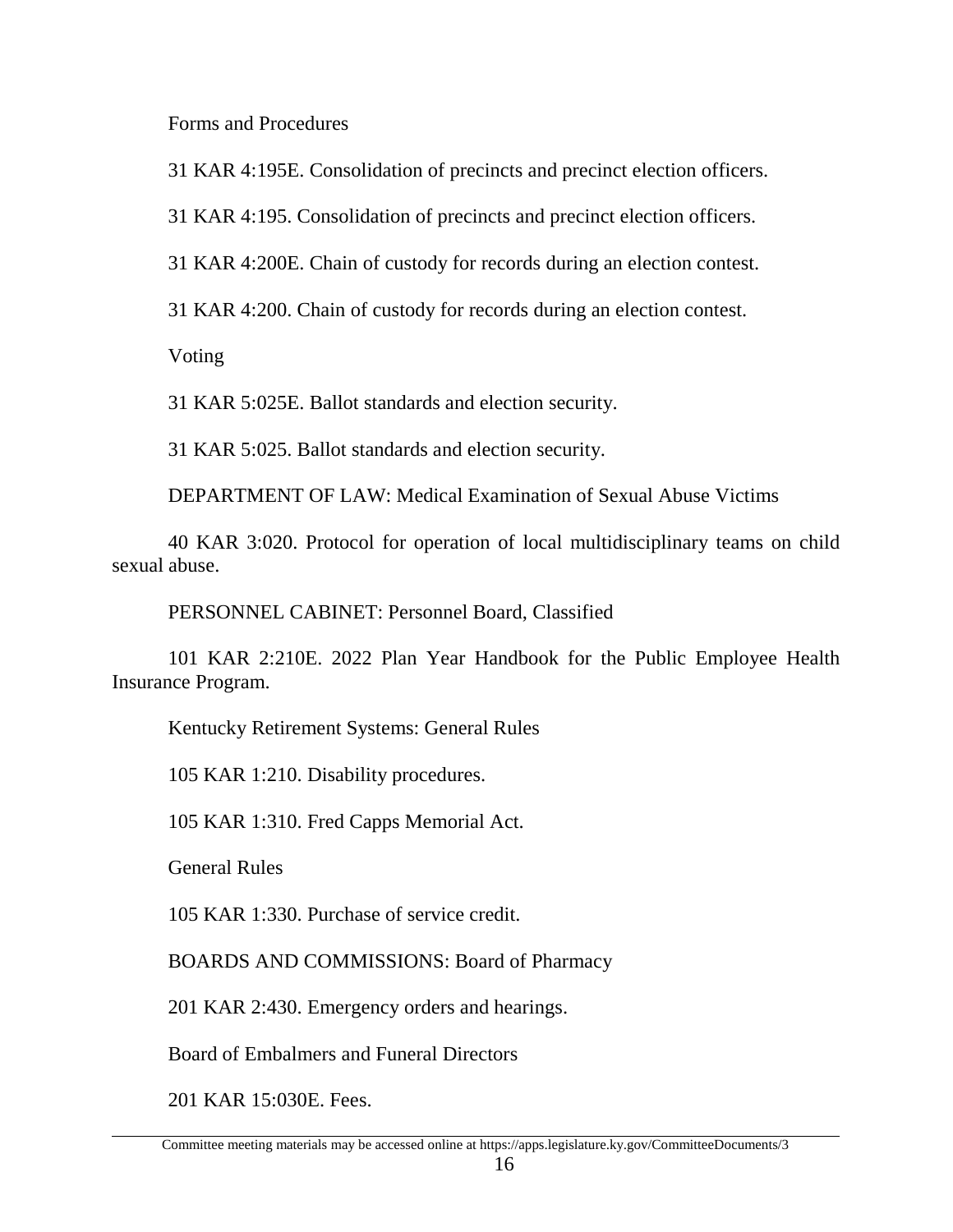201 KAR 15:030. Fees.

201 KAR 15:040. Examination.

201 KAR 15:050. Apprenticeship and supervision requirements.

201 KAR 15:110. Funeral establishment criteria.

201 KAR 15:125. Surface transportation permit.

Board of Nursing

201 KAR 20:215. Continuing competency requirements.

201 KAR 20:320. Standards for curriculum of prelicensure registered nurse and practical nurse programs.

201 KAR 20:471. Repeal of 201 KAR 020:470.

201 KAR 20:472. Initial approval for dialysis technician training programs.

201 KAR 20:474. Continuing approval and periodic evaluation of dialysis technician training programs.

201 KAR 20:476. Dialysis technician credentialing requirements for initial credentialing, renewal, and reinstatement.

201 KAR 20:478. Dialysis technician scope of practice, discipline, and miscellaneous requirements.

TOURISM, ARTS AND HERITAGE CABINET: Department of Fish and Wildlife Resources: Game

301 KAR 2:082. Transportation and holding of live exotic wildlife.

Hunting and Fishing

301 KAR 3:010. Public use of Wildlife Management Areas.

301 KAR 3:026. Access to Wildlife Management Areas for mobility-impaired individuals.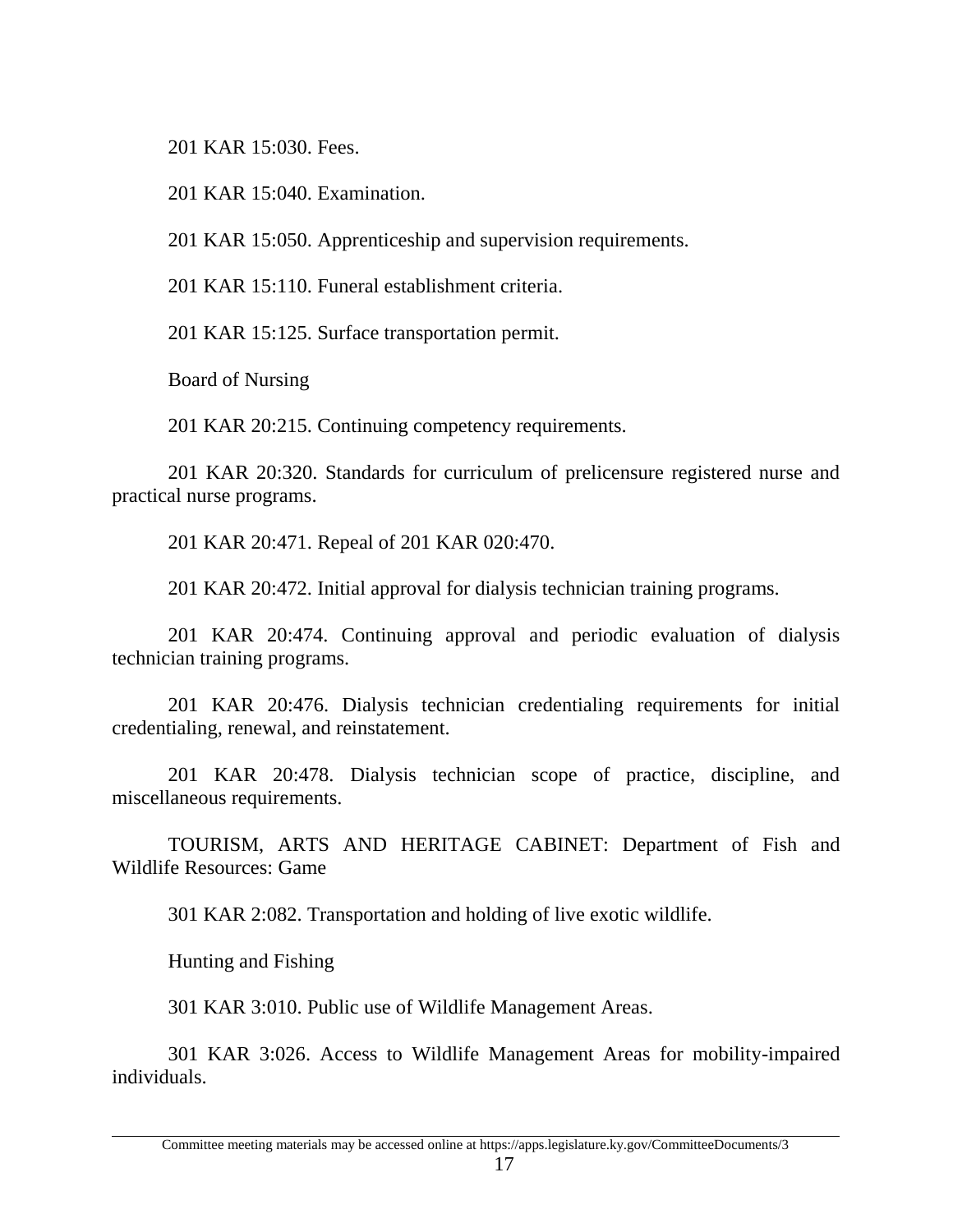Wildlife

301 KAR 4:001. Selection of Fish and Wildlife Resources Commission nominees.

301 KAR 4:010. Districts.

301 KAR 4:020. Ballard Wildlife Management Area restrictions.

301 KAR 4:100. Peabody Wildlife Management Area use requirements and restrictions.

301 KAR 4:110. Administration of drugs to wildlife.

Licensing

301 KAR 5:001. Definitions for 301 KAR Chapter 5.

301 KAR 5:030. Purchasing licenses and permits.

301 KAR 5:100. Interstate Wildlife Violators Compact.

Water Patrol

301 KAR 6:001. Definitions for 301 KAR Chapter 6.

Kentucky State Fair Board: Fairgrounds and Exhibition Center

303 KAR 1:005. Vehicle speed.

303 KAR 1:010. Vehicle parking.

303 KAR 1:015. Traffic flow.

303 KAR 1:075. Conduct and operation of concessions and exhibits.

303 KAR 1:080. Exposition Center, grounds; dissemination of material; demonstrations.

303 KAR 1:090. Exhibition Center, dissemination of material; demonstrations.

303 KAR 1:100. Exposition Center, grounds; sales and dissemination of real property, fixtures ad goods, solicitation of contribution or sales during annual State Fair; rental of space; use of sound amplification equipment.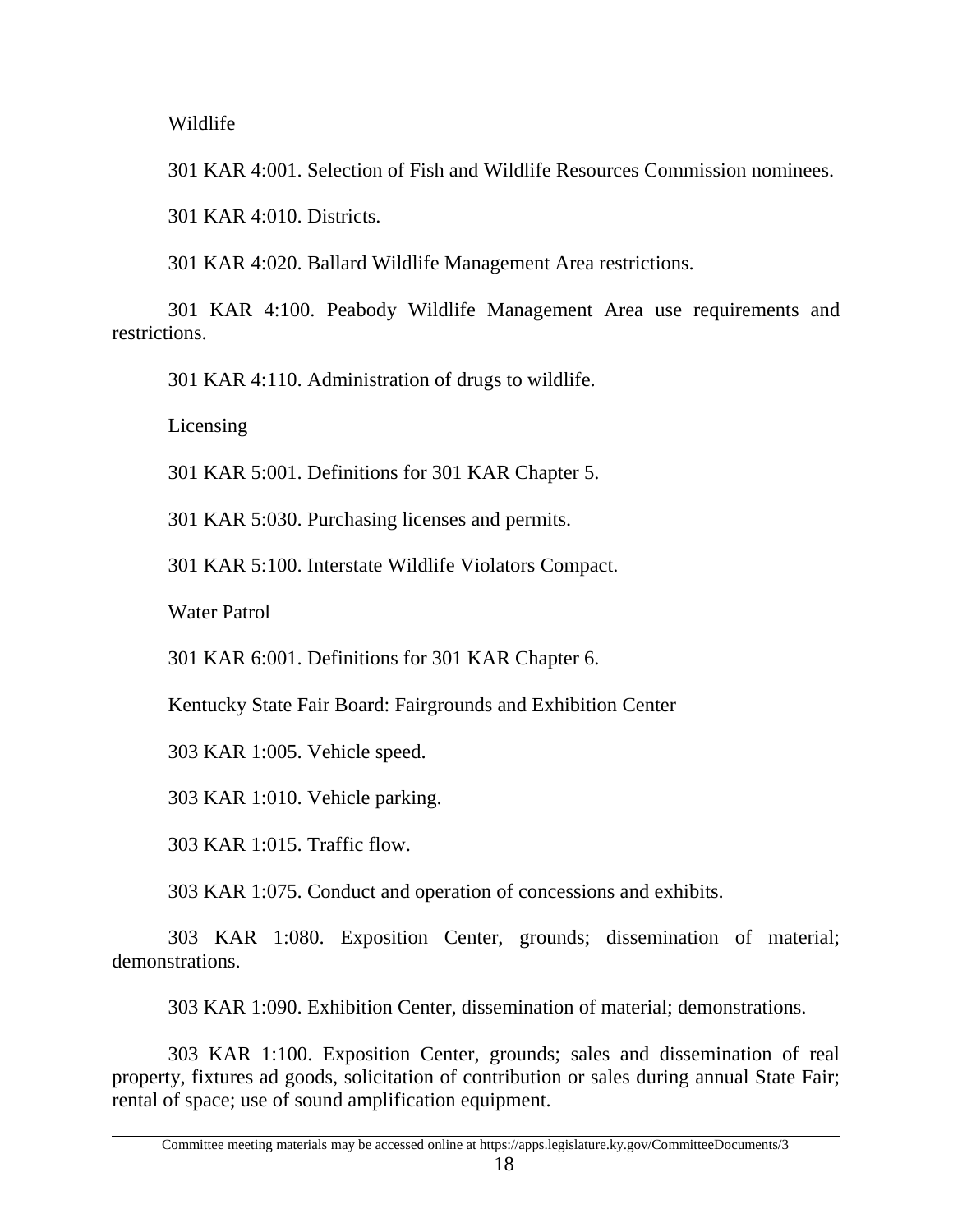303 KAR 1:110. Procurement procedures.

JUSTICE AND PUBLIC SAFETY CABINET: Department of Criminal Justice Training: Kentucky Law Enforcement Council

503 KAR 1:060. Definitions for 503 KAR Chapter 1.

503 KAR 1:080. Certification of schools.

503 KAR 1:090. Approval of course curriculums.

503 KAR 1:100. Certification of instructors.

503 KAR 1:110. Department of Criminal Justice Training Basic training: graduation requirements; records.

503 KAR 1:120. Professional development in-service training: training requirements; recognized courses; records.

503 KAR 1:140. Peace officer, telecommunicator, and court security officer professional standards.

503 KAR 1:170. Career Development Program.

TRANSPORTATION CABINET: Department of Highways: Traffic

603 KAR 5:360. Transportation Cabinet use of interstate and parkway signs to locate missing persons.

TRANSPORTATION CABINET: Department of Highways: Billboards

603 KAR 10:011E. Repeal of 603 KAR 010:002, 010:010, and 010:021.

603 KAR 10:040E. Advertising devices.

603 KAR 10:040. Advertising devices.

EDUCATION AND WORKFORCE DEVELOPMENT CABINET: Kentucky Board of Education: General Administration

702 KAR 1:191E. District employee quarantine leave.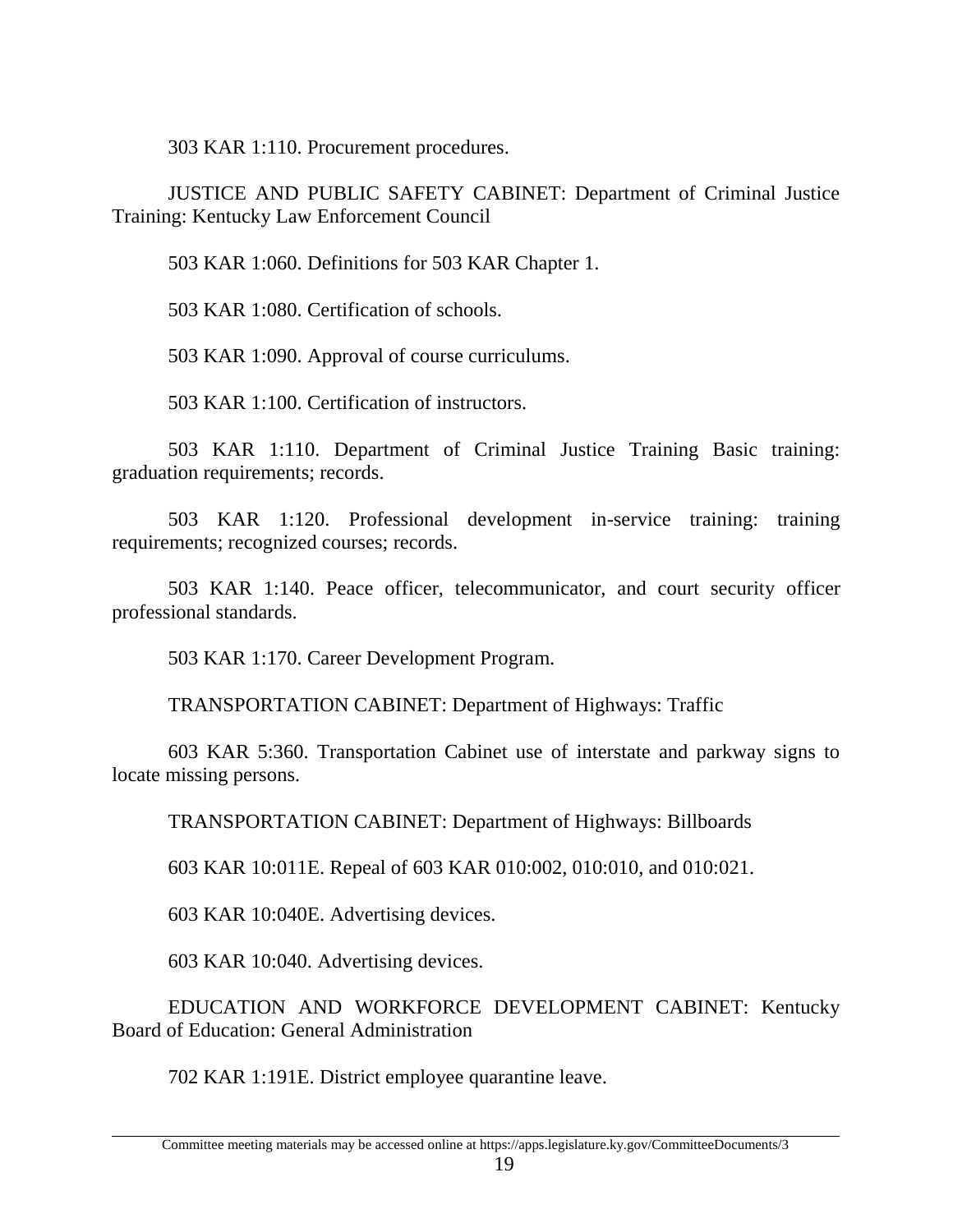702 KAR 1:191. District employee quarantine leave.

School Terms, Attendance, and Operation

702 KAR 7:125. Pupil attendance.

702 KAR 7:125E. Pupil attendance.

Department for Libraries and Archives: Archives

725 KAR 1:010. Records officers; duties.

725 KAR 1:020. Recording and reproducing public records.

725 KAR 1:025. Transfer of public records.

725 KAR 1:030. Scheduling public records for retention and disposal; procedures.

725 KAR 1:040. Collection and distribution of reports and publications.

725 KAR 1:050. Records management program.

725 KAR 1:061. Records retention schedules; authorized schedules.

Libraries

725 KAR 2:015. Public library facilities construction.

725 KAR 2:080. Interstate Library Compact.

Department of Workforce Investment: Office of Vocational Rehabilitation

781 KAR 1:010. Office of Vocational Rehabilitation appeal procedures.

781 KAR 1:020. General provisions for operation of the Office of Vocational Rehabilitation.

781 KAR 1:030. Order of selection and economic need test for vocational rehabilitation services.

781 KAR 1:040. Rehabilitation technology services.

781 KAR 1:050. Carl D. Perkins Vocational Training Center.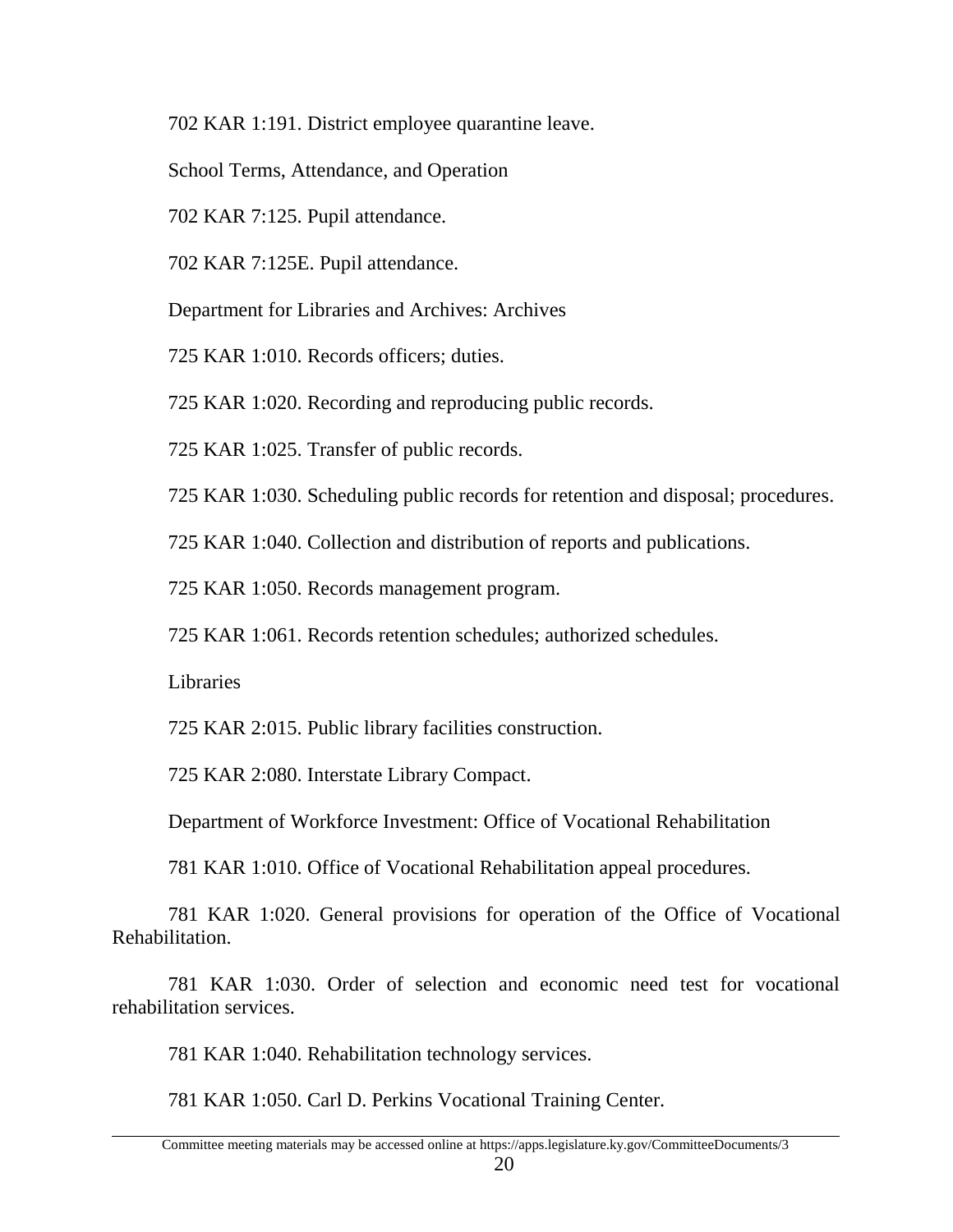Office for the Blind

782 KAR 1:010. Kentucky Business Enterprises.

782 KAR 1:070. Certified driver training program.

Kentucky Commission on Proprietary Education

791 KAR 1:010. Applications, permits, and renewals.

791 KAR 1:020. Standards for licensure.

791 KAR 1:025. Fees.

791 KAR 1:027. School record keeping requirements.

791 KAR 1:030. Procedures for hearings.

791 KAR 1:035. Student protection fund.

791 KAR 1:040. Commercial driver license training school curriculum and refresher course.

791 KAR 1:050. Application for license for commercial driver license training school.

791 KAR 1:060. Application for renewal of license for commercial driver license training school.

791 KAR 1:070. Commercial driver license training school instructor and agency application and renewal procedures.

791 KAR 1:080. Maintenance of student records, schedule of fees charged to students, contracts and agreements involving licensed commercial driver license training schools.

791 KAR 1:100. Standards for Kentucky resident commercial driver training school facilities.

791 KAR 1:150. Bond requirements for agents and schools.

791 KAR 1:155. School closing process.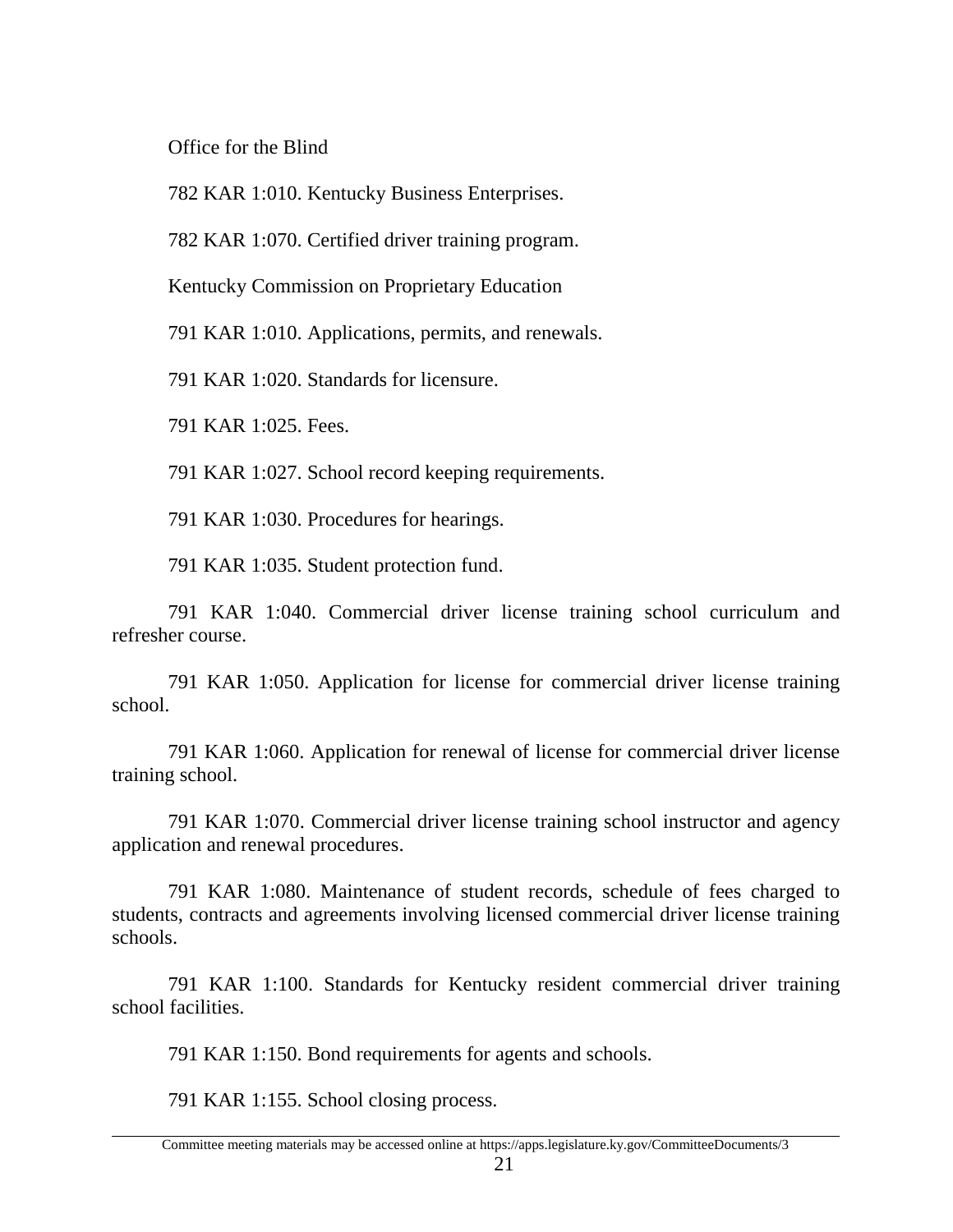791 KAR 1:160. Transfer of ownership, change of location, change of name, revision of existing programs.

LABOR CABINET: Department of Workplace Standards: Labor Standards; Wages and Hours

803 KAR 1:005. Employer-employee relationship.

803 KAR 1:025. Equal pay provisions, meaning and application.

803 KAR 1:060. Overtime pay requirements.

803 KAR 1:063. Trading time.

803 KAR 1:065. Hours worked.

803 KAR 1:066. Recordkeeping requirements.

803 KAR 1:070. Executive, administrative, supervisory or professional employees; salesmen.

803 KAR 1:075. Exclusions from minimum wage and overtime.

803 KAR 1:080. Board, lodging, gratuities and other allowances.

803 KAR 1:090. Workers with disabilities and work activity centers' employee's wages.

Occupational Safety and Health

803 KAR 2:330E. Occupational exposure to COVID-19.

PUBLIC PROTECTION CABINET: Department of Insurance: Health Insurance **Contracts** 

806 KAR 17:350. Life insurance and managed care.

CABINET FOR HEALTH AND FAMILY SERVICES: Office of Telehealth Services: Telehealth

900 KAR 12:005. Telehealth terminology and requirements.